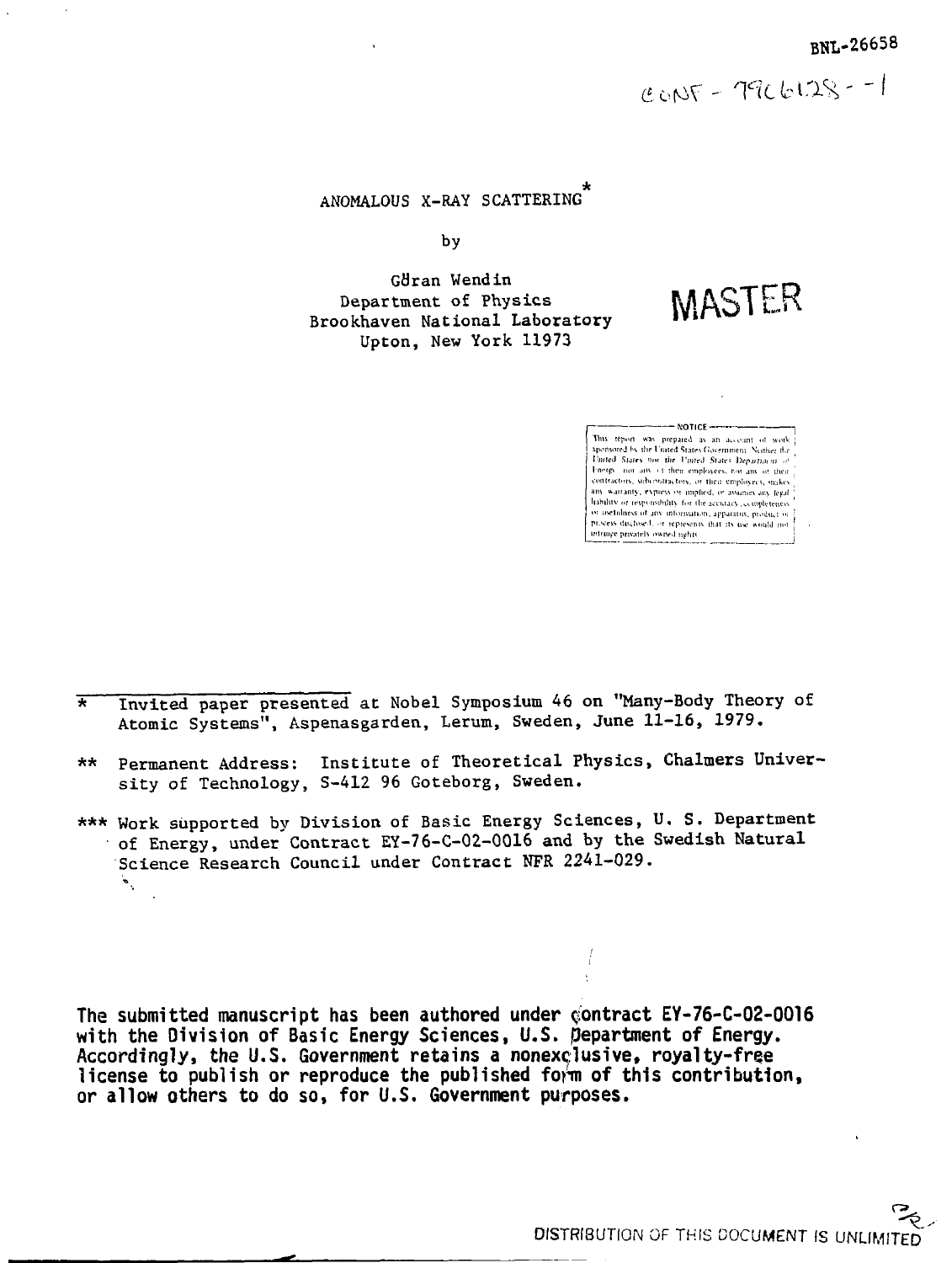Anomalous X-ray Scattering.<sup>X)</sup>

YY J Goran Wendin Department of Physics, Brookhaven National Laboratory, Upton, L.I., New york 11973

Invited paper presented at Nobel Symposium 46 on "Many-Body Theory of Atomic Systems", Aspenäsgården, Lerum, Sweden, June 11-16, 1979 •

- x) Work supported by Division of Basic Energy Sciences, Die, under Contract EY-76-C-02-0016, and by the Swedish Natural Science Research council under Contract NFR 2241-029
- On leave of absence from Institute of Theoretical Physics, Chalmers University of Technology, S-412 96 Göteborg, Sweden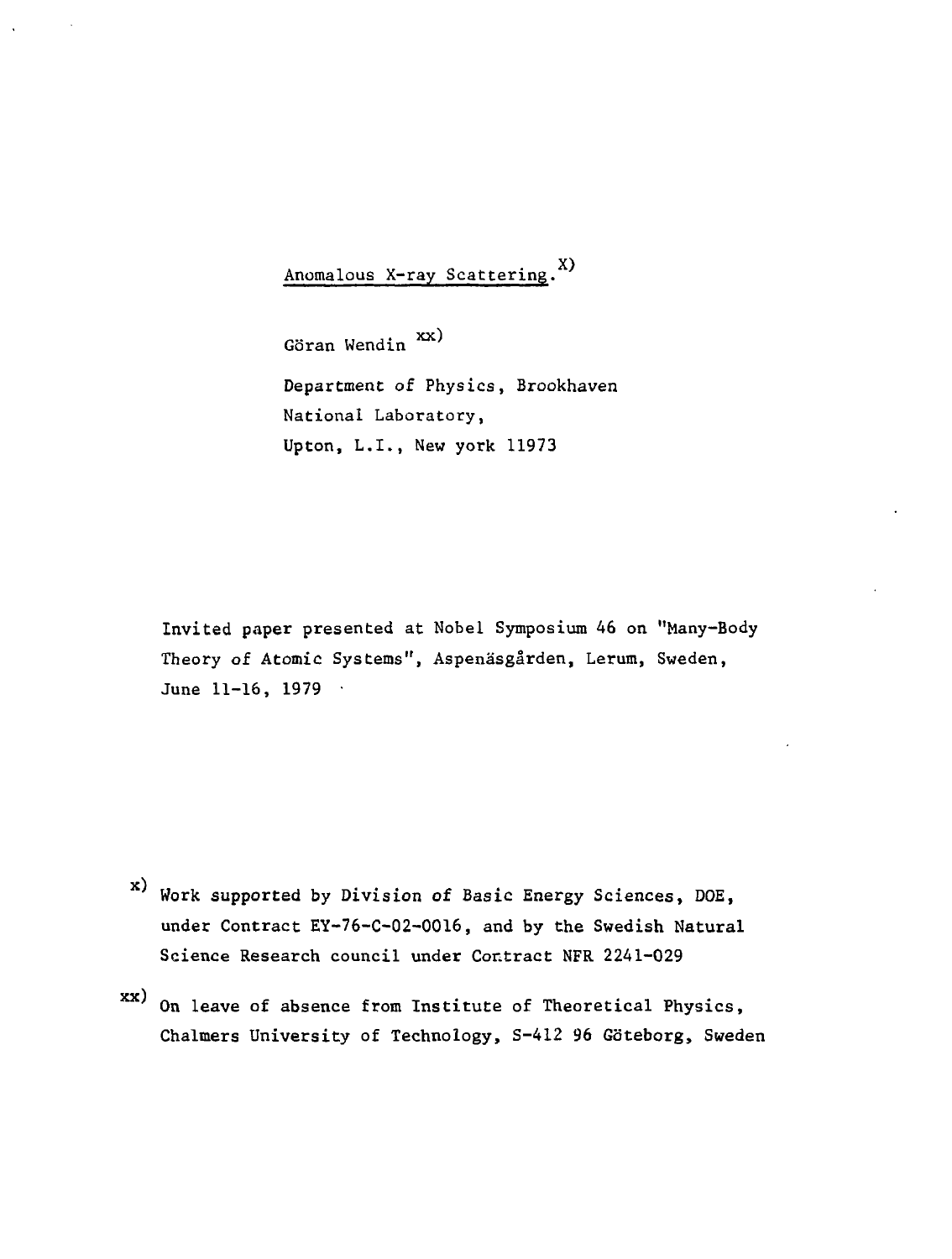### Abstract

The availability of tunable synchrotron radiation has made it possible systematically to perform X-ray diffraction studies in regions of anomalous scattering near absorption edges, e.g. in order to derive phase information for crystal structure determination. We give an overview of recent experimental and theoretical work and discuss the properties of the anomalous atomic scattering factor, with emphasis on threshold resonances and damping effects. The results are applied to a discussion of the very strong anomalous dispersion recently observed near the  $L_3$  edge in a cesium complex  $[11]$ . We also give an overview of elements and levels where similar behaviour can be expected. Finally, we discuss the influence of solid state and chemical effects on the absorption edge structure.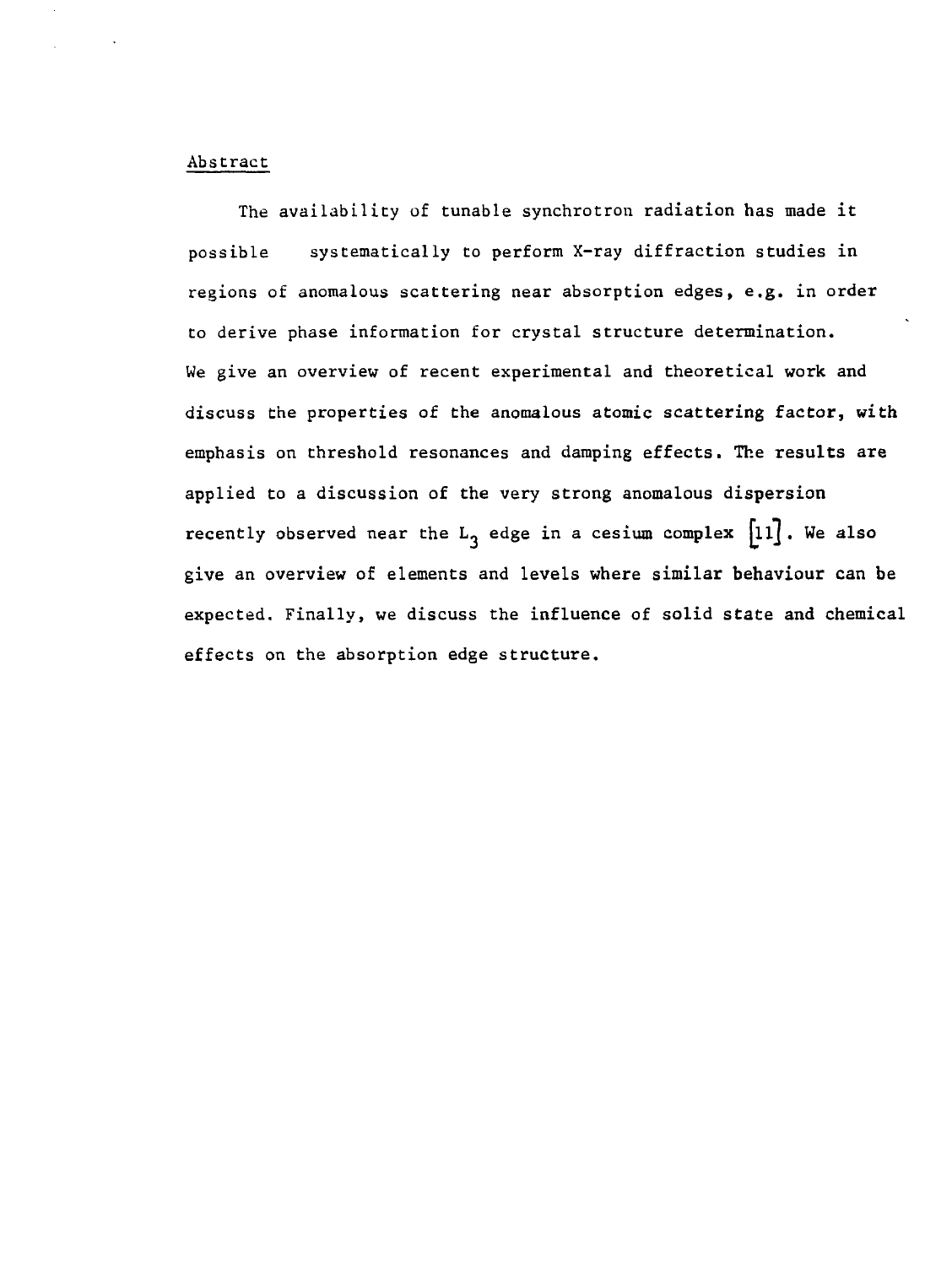### 1. Introduction

The great value of anomalous elastic X-ray scattering for obtaining phase information and improving contrast in X-ray crystallography has been recognized for a long time (see  $[1-7]$  and references therein), and the possibility of varying the atomic scattering factors has been of practical importance in protein crystallography  $[4,6]$ . The availability of high intensity tunable synchrotron X-ray radiation has greatly added to the importance of this technique, and the field appears to expanding rapidly  $[7-14]$ . Anomalous scattering methods utilize variation of the atomic scattering power as function of photon energy near inner shell absorption edges. From a crystallographer's point of view, particularly interesting and relevant questions concern (i) which elements show large anomalous scattering for X-ray energies used in diffraction studies and (ii) what are the limits on useful resolution in order to obtain largest possible variation in atomic scattering factors around an X-ray absorption edge.

 $-1-$ 

When discussing structure determination one must distinguish between local structure and extended, periodic structure. Information about local structure can be obtained from various kinds of EXAFS (Extended X-ray Absorption Fine Structure) measurements. Structure at and above inner shell absorption edges has been known for a long time  $[15,16]$  but only recently has such structure been used systematically to obtain information about the local structure around the particular ion associated with the absorption edge  $\lceil 17 \rceil$ . In order to obtain higher sensitivity, instead of measuring small variations in a total absorption cross section one can analyze the variation of a particular emission product originating from the ion in question. E.g., by monitoring a characteristic photon or electron emission line one can measure fluorescence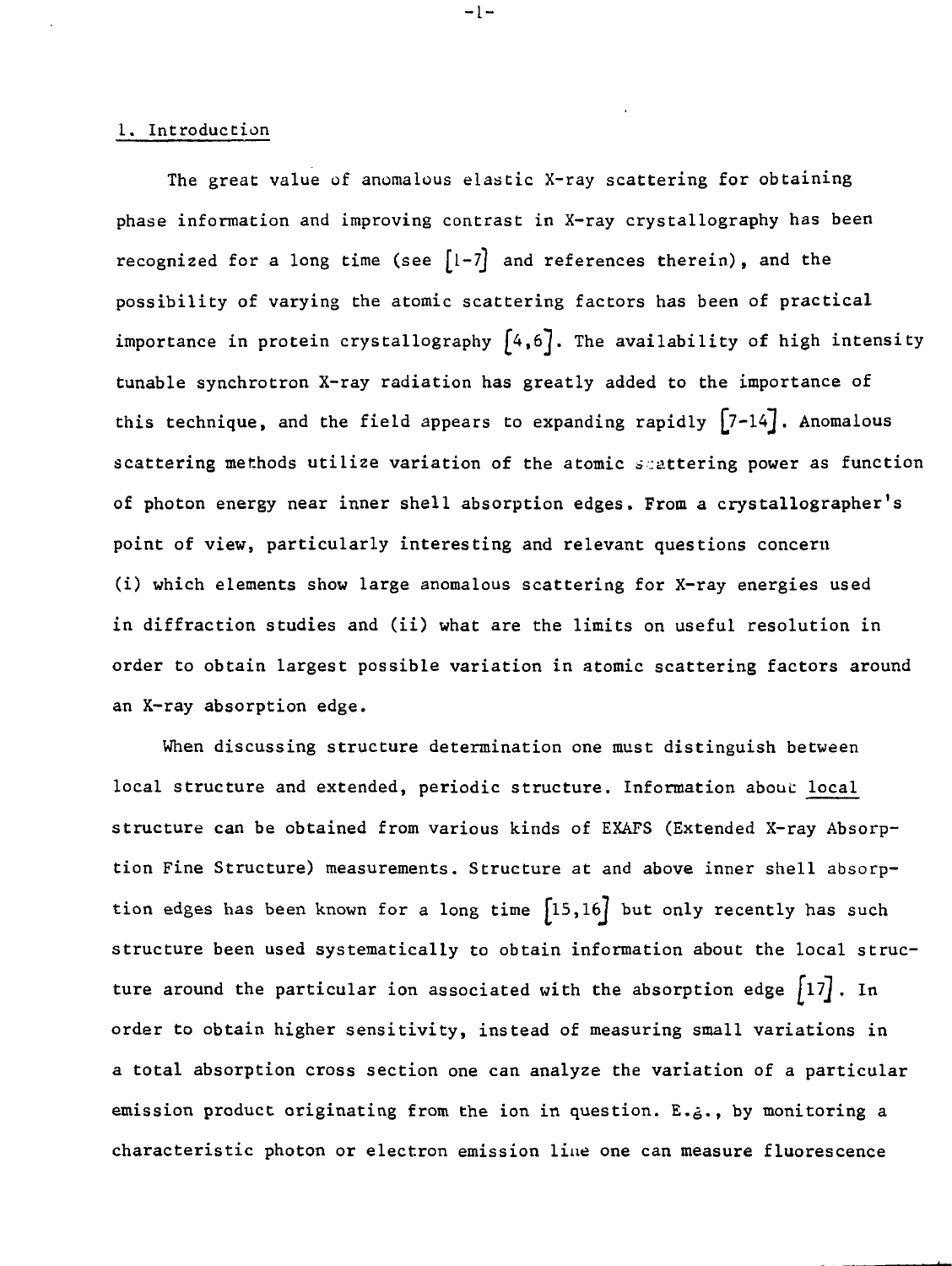and Auger EXAFS. Since photons and electrons have very different mean free paths, fluorescence EXAFS will be more bulk sensitive and Auger EXAFS more surface sensitive.

In contrast, X-ray diffraction gives information about periodic, extended structure, and the sample must therefore be crystalline. Tuning close to an absorption edge, the dynamic polarizability of the corresponding sublattice of ions will become non-negligible. This will change the scattering properties by introducing a phase shift and as a result the relative intensities of the diffraction spots will vary with photon energy. However, it should be noted that the anomalous atomic scattering factors also show EXAFS structure, and the diffraction experiment therefore also contains information about local structure.

The key quantity in X-ray diffraction is the structure factor  $F(K)$ , which is the Fourier transform of the charge distribution of the crystal and which gives the positions and intensities of the diffraction spots. For a particular scattering vector K and for a crystal with several atoms per unit cell, the structure factor  $F(K)$  can be written as  $([1,13,18]$  and references therein)

$$
F(k) = \sum_{p} F_{p}(k) \exp(i k \cdot r_{p})
$$
 (1.1)

where

$$
F_p(k) = f_p(k) \mathcal{T}_p(k) G_p(k)
$$
 (1.2)

-2-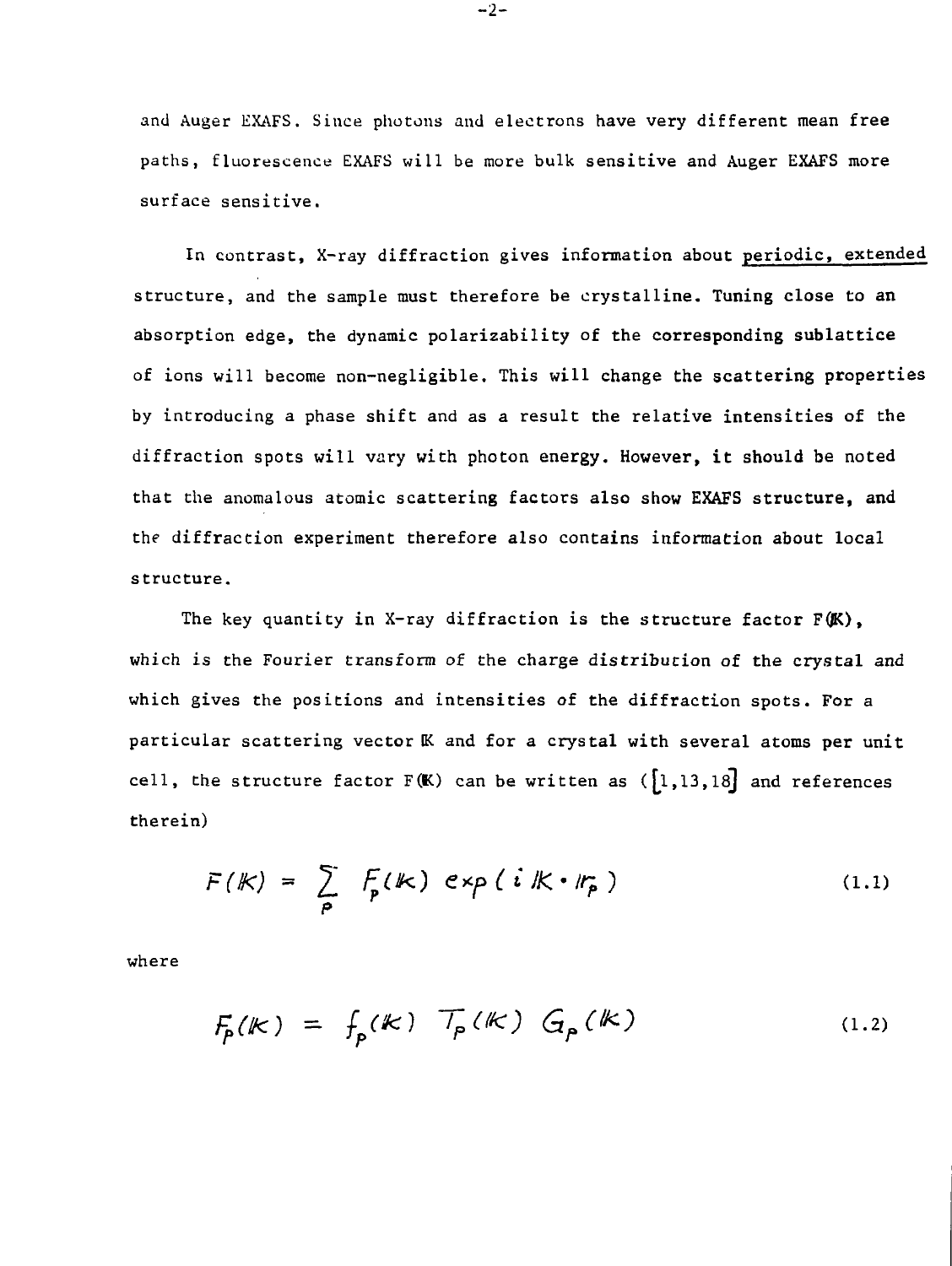is the structure factor for the p-th sublattice.  $r_{\text{p}}$  is a vector specifying the different atoms in the unit cell.  $f_n(K)$ , the atomic scattering factor, and T (K) are the Fourier transforms of the atomic charge distribution and P the nuclear smearing amplitude respectively.  $G_n(K)$  is a geometric structure factor describing the structure of the empty p-th sublattice.

Since experimentally one measures the intensity of the diffraction spots

$$
I \sim |F(K)|^2 \tag{1.3}
$$

one can only obtain information about the modulus of the structure factor; the lack of phase information therefore makes it impossible to determine relative positions of the different ions in the unit cell. However, phase information can be obtained if the atomic scattering factors can be varied. This has often been accomplished by isomorphous replacement of the ions of a particular sublattice combined with choosing X-ray energies in regions of anomalous dispersion [2-6]. From a number of measurements of this kind one can derive results for the real and imaginary parts of the atomic scattering factor  $f_p(K)$  to be used in eqs. (1.1) and (1.2) in order to calculate the total structure factor F(K) and the diffraction pattern. The anomalous part of  $f_p(K)$  can be determined in several ways, e.g. by measuring the complex refractive index  $\sqrt{\epsilon(\omega)}$  [1], by measuring the intensity difference or ratio between Friedel pair of reflexions  $([8,13]$  and references therein)

$$
\Delta T = |F(K)|^2 - |F(K)|^2 \tag{1.4}
$$

$$
R(K) = |F(K)|^2 / |F(K)|^2
$$
 (1.5)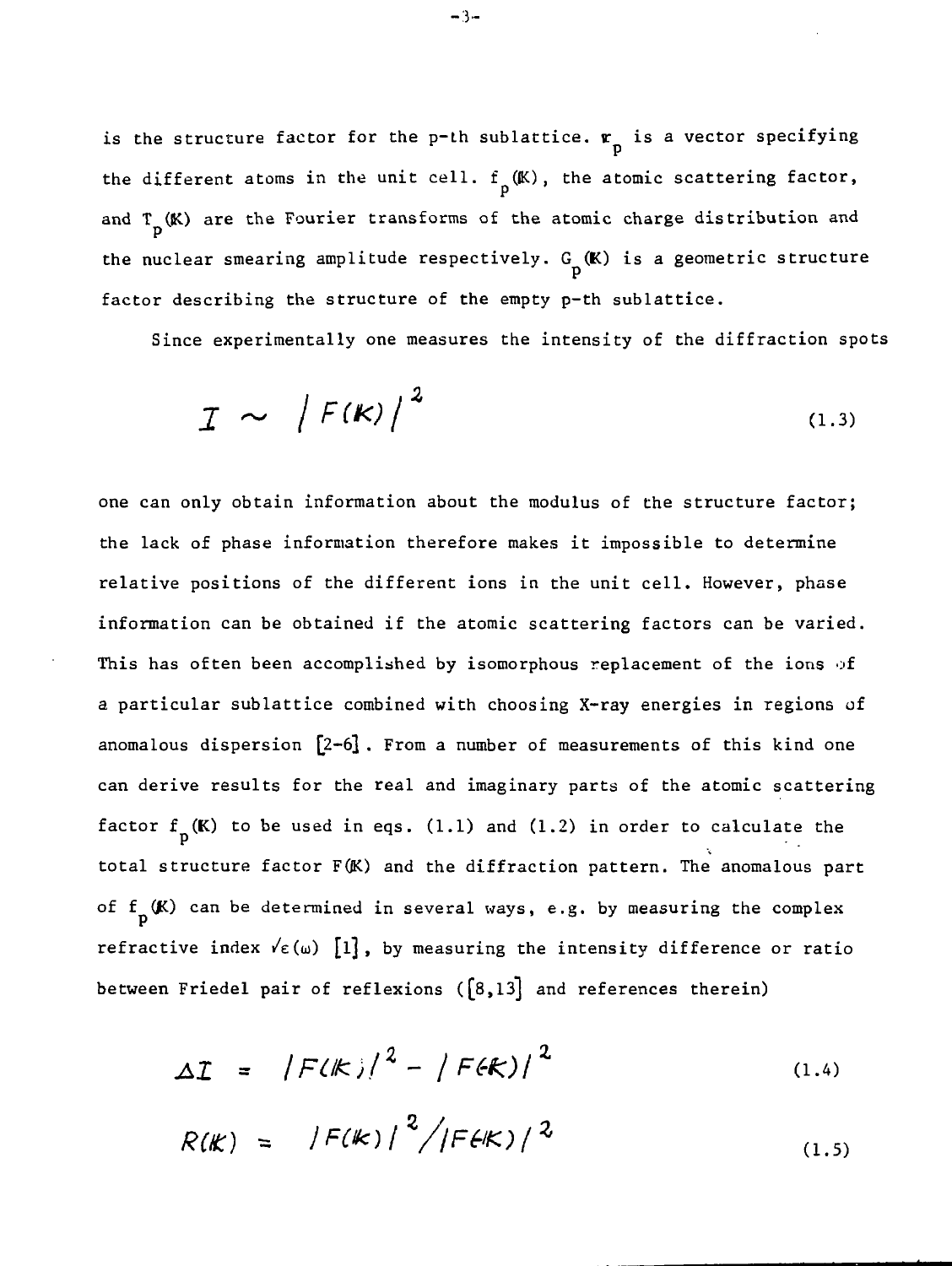or by measuring Che photon energy dependence of the angle of total reflexion L12J (which also is a measurement of the refractive index).

The remaining part of this paper will be organized in the following way. In section 2 we discuss anomalous scattering in terms of the atomic polarizability and the macroscopic dielectric function. In section 3 we go on to consider various radiative and non-radiative damping mechanisms of importance near absorption edges. The results are applied in section 4 to a case of recent interest, namely anomalous scattering near the  $L_3$  absorption edge in a Cs complex  $[11]$ . Section 5 gives an overview of atoms that can be expected to show strong effects of anomalous dispersion in X-ray energy ranges of interest for X-ray diffraction. Finally, in section 6 we discuss the influence of solid state and chemical effect', on anomalous atomic scattering factors.

### 2. The atomic scattering factor

### 2.1. Introduction

The theory of the atomic scattering factor has a long and successful history  $\begin{bmatrix} 1, 19-24 \end{bmatrix}$  and we refer to literature for comprehensive discussions. Here we shall only give a brief outline of some basic concepts necessary for the subsequent discussion.

For photon energies much higher than the binding energy of the innermost shell, all atomic electrons scatter like free electrons with an atomic scattering factor

$$
f(k) \equiv f_o(k) = \int g(n) \exp(i k \cdot r) \qquad (2.1)
$$

which only depends on the atomic ground state electronic charge distribution

-4-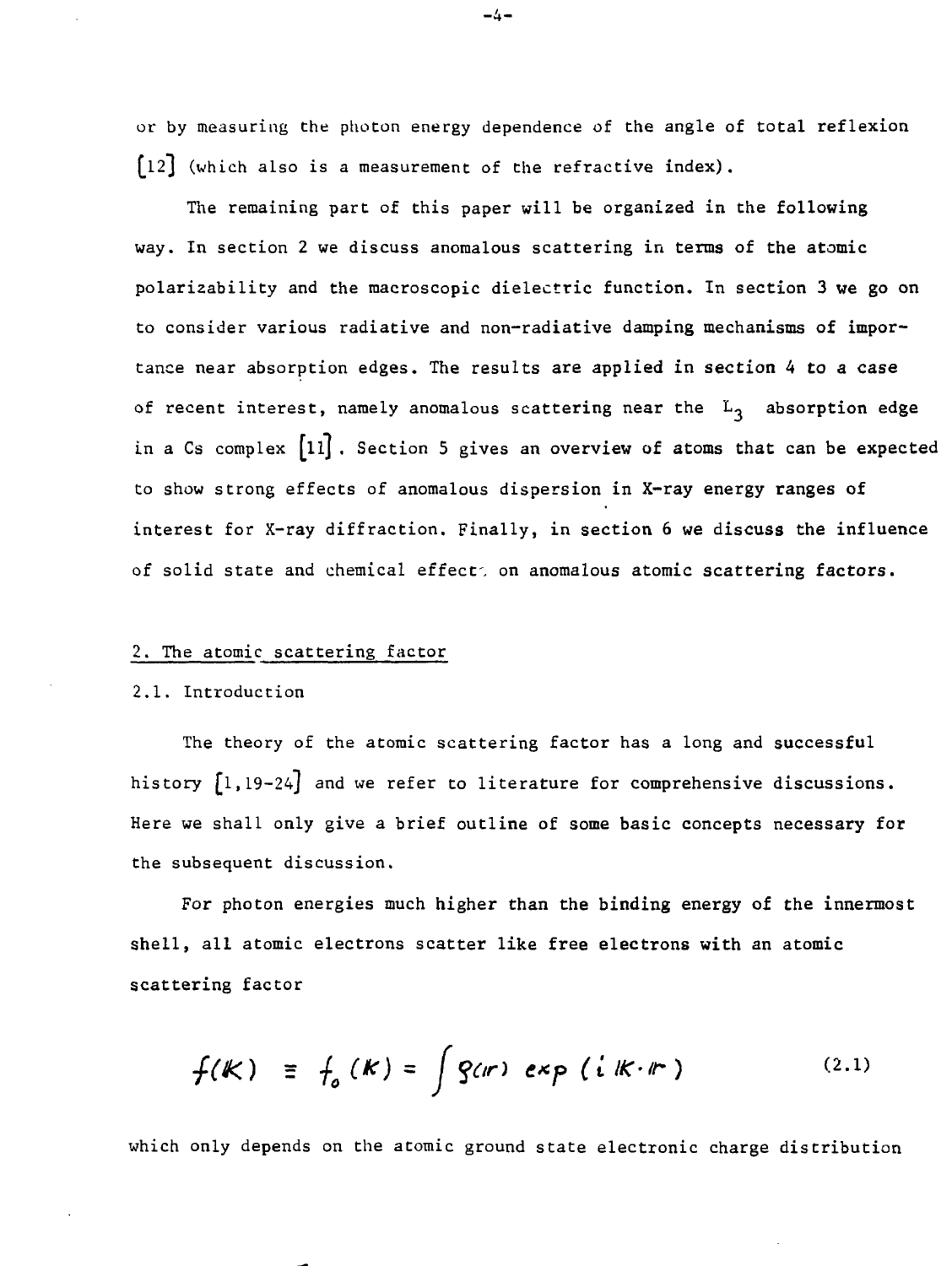$p(r)$ . In this limit the atomic scattering factor gives the momentum distribution of atomic electrons. For lower photon energies the bound character of the atomic electrons becomes noticeable and there appears a frequency dependent contribution to the scattering factor due to anomalous scattering

$$
f(k) = f_o(k) + f'(k) + i f''(k)
$$
 (2.2)

f' and f" are related through Kramers-Kronig relations and can be associated with scattering via absorption and reemission of photons, resulting in a phase shift. 

2.2. Atomic polarizability and the anomalous scattering factor

In the case of forward scattering,  $K=0$ , we have

$$
f(K=0) = f_0 + f' + i f''
$$
 (2.3)

$$
f_o \equiv f_o(k=0) = \int g(r) dr = Z
$$
 (2.4)

where Z is the number of atomic electrons. We can easily find an expression for the forward part of the anomalous atomic scattering factor by noting that in this limit there must be a direct connection with the complex, macroscopic dielectric function and index of refraction. With N atoms per unit volume having dipole polarizability  $\alpha(\omega)$  the dielectric function is given by

$$
\mathcal{L}(\omega) = 1 + 4\pi N \mathcal{A}(\omega) \tag{2.5}
$$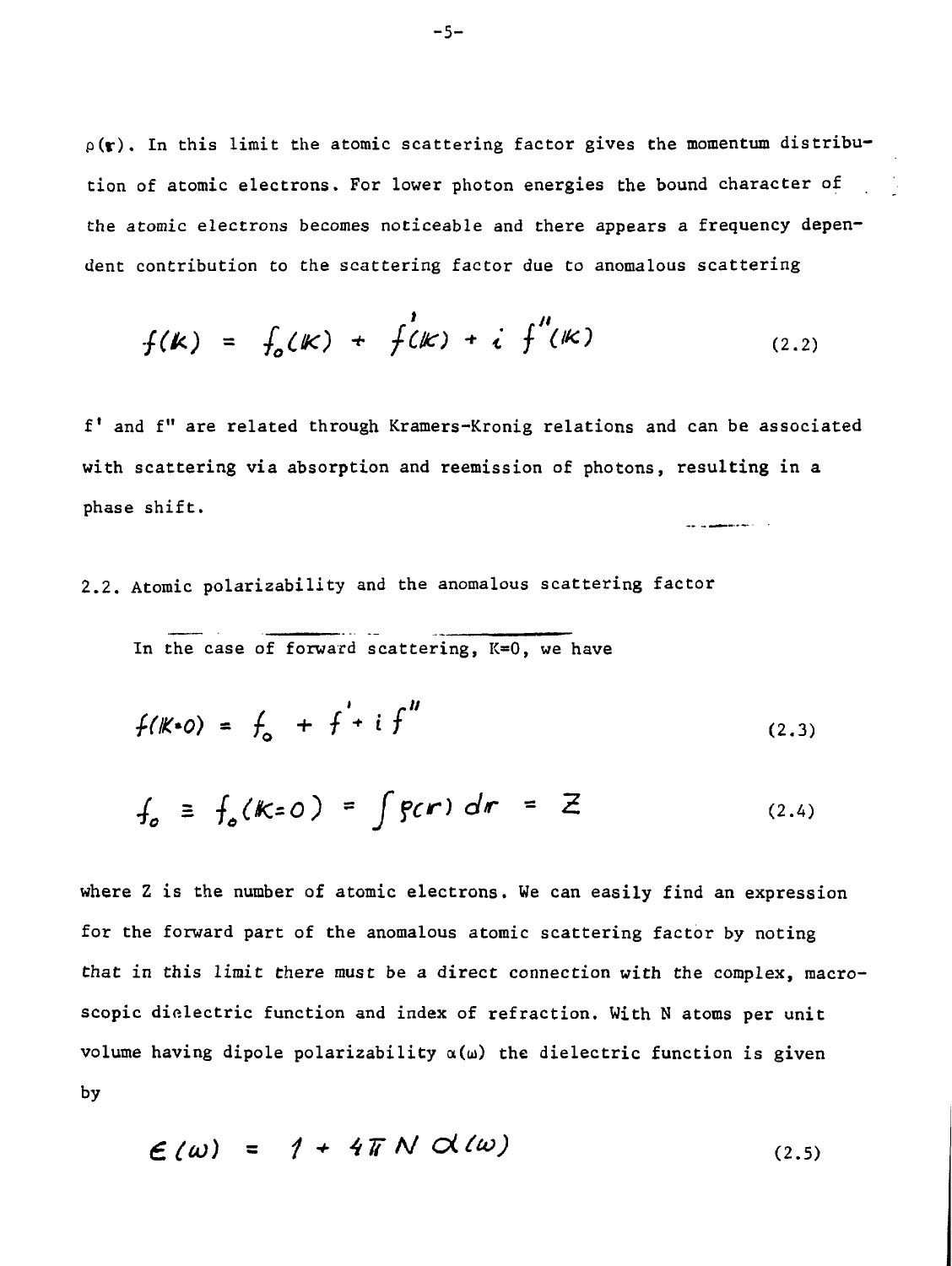and the refractive index by

$$
n(\omega) + i k(\omega) = \sqrt{\epsilon(\omega)} \cong 1 + 2\pi N \alpha(\omega) \qquad (2.6)
$$

In the high-frequency limit the dielectric function is that of a collection of free electrons with mass m and plasma frequency  $\omega_{\text{n}}$ 

$$
\mathcal{L}(\omega) = 1 - \frac{\omega_p^2}{\omega^2} \tag{2.7}
$$

$$
\omega_p^2 = \frac{4\pi N Z e^2}{m}
$$
 (2.8)

For lower frequency we write the deviations from eq, (2.6) with the help of a form factor f(u) involving all of the Z electrons of a given atom

$$
\mathcal{E}(\omega) = 1 - \frac{\omega_P^2}{\omega^2} \frac{f(\omega)}{Z} \tag{2.9}
$$

Combining eqs. (2.5) and (2.9) we obtain

$$
f(\omega) = -\frac{m}{e^2} \omega^2 \alpha(\omega) \qquad (2.10)
$$

which connects the atomic scattering factor with the polarizability. This relation also follows directly from considering the amplitude for elastic scattering of photons.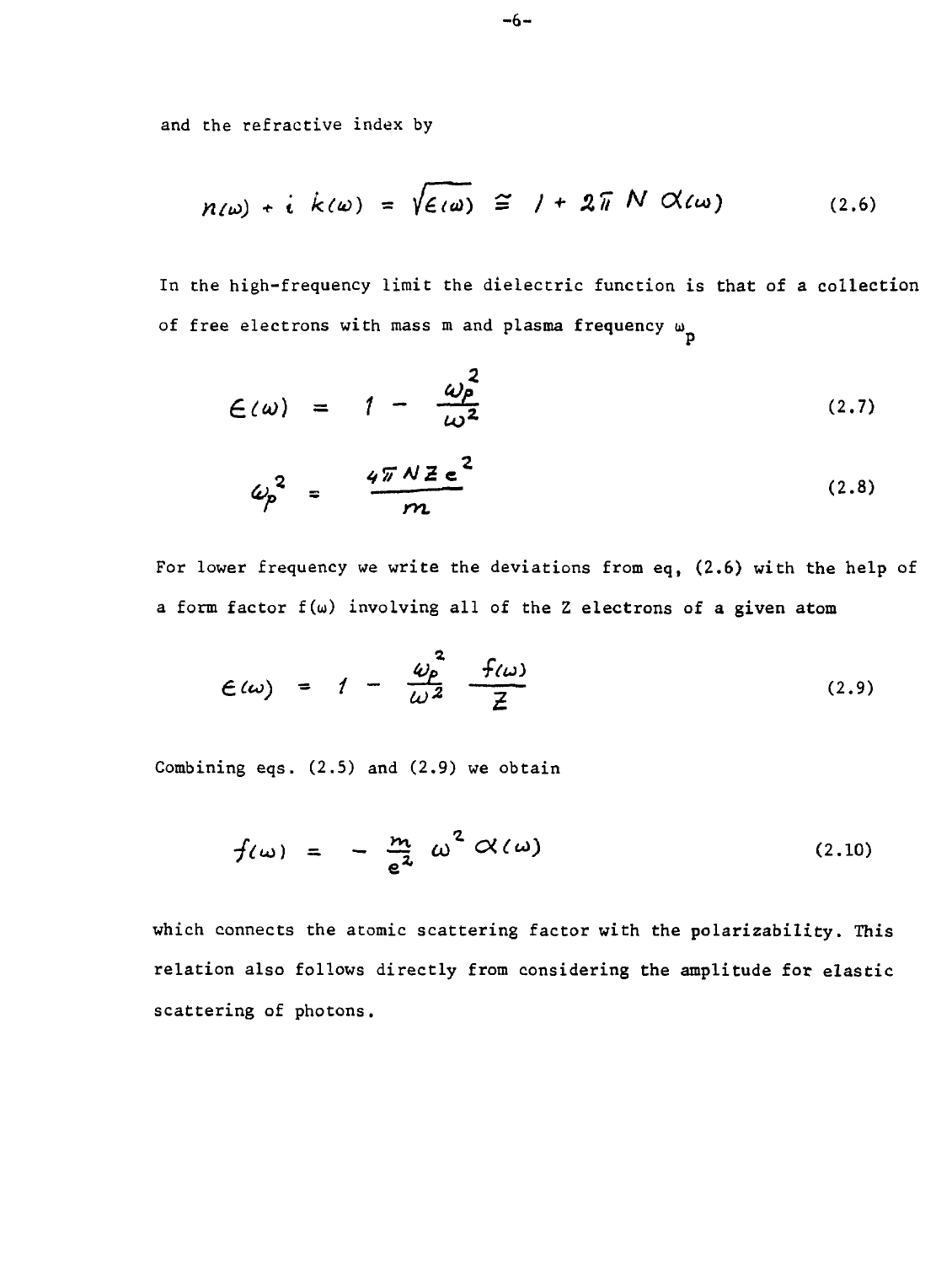2.3. Microscopic properties of the atomic scattering factor

The atomic dipole polarizability can be written as

$$
\mathcal{N}(\omega) = \frac{e^2}{m} \sum_{n_i} \frac{g_{ni}}{\omega_{ni}^2 - \omega^2}
$$
 (2.11)

$$
g_{ni} = 2 \omega_{ni} / \langle i/2/n \rangle /^{2}
$$
 (2.12)

where  $g_{ni}$  is the oscillator strength,  $w_{ni} = E_n - E_i$  is the exact excitation energy and  $\langle i|z|n\rangle$  is the dipole matrix element coupling the initial and excited states i and n. Summation over excited states n also implies integration over the corresponding continuum. Combining eqs.  $(2.10)$  and  $(2.11)$ , we obtain

$$
f(\omega) = \omega^2 \sum_{n \ell} \frac{g_{n \ell}}{\omega^2 - \omega_{n \ell}^2}
$$
 (2.13)

$$
= \mathcal{Z} + \sum_{n_i} \frac{\omega_{ni}^2 \mathcal{G}_{ni}}{\omega^2 - \omega_{ni}^2}
$$
 (2.14)

where we have made use of the Thomas-Reiche-Kuhn sum rule for the oscillator strength

$$
\sum_{ni} \theta_{ni} = \overline{Z} \tag{2.15}
$$

Eq. (2.14) already is on a properly partitioned form, the normal and anomalous atomic scattering factors (forward scattering) being

$$
f_o = Z \tag{2.16}
$$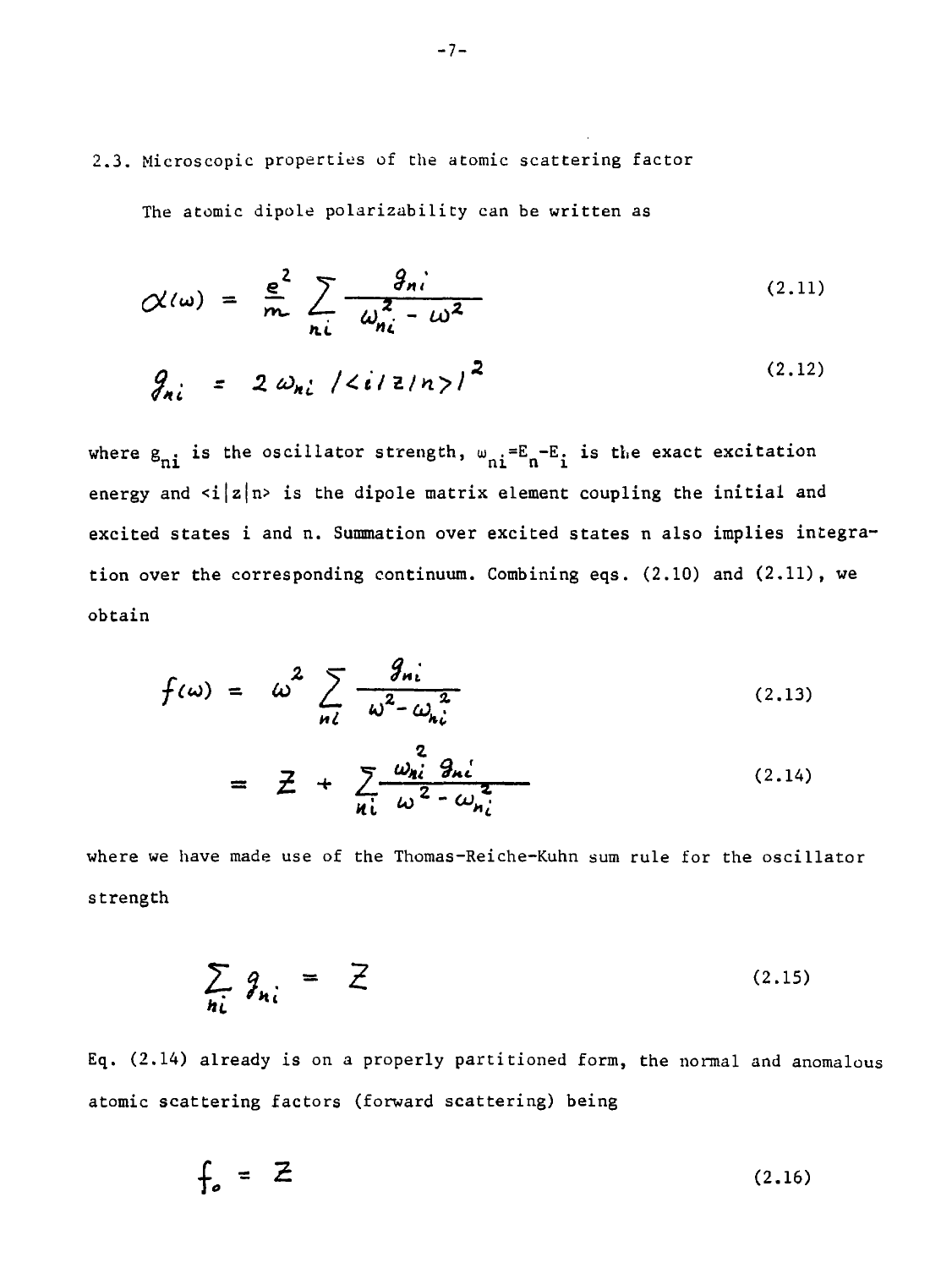$$
f'(\omega) + i f'(\omega) = \sum_{n_i} \frac{\omega_{ni}^2 g_{ni}}{\omega^2 - \omega_{ni}^2}
$$
 (2.17)

$$
f'(\omega) = \sum_{n_i} PP \frac{\omega_{ni}^2 g_{ni}}{\omega^2 - \omega_{ni}^2}
$$
 (2.18)

$$
f''(\omega) = \frac{\pi}{2} \sum_{ni} \omega_{ni} g_{ni} \delta(\omega - \omega_{ni}) = \frac{\pi}{2} \omega \frac{dg_i}{d\omega}
$$
 (2.19)

Fig. 1 schematically illustrates the behaviour of the atomic scattering factor  $f(\omega)$  (eq. (2.14)) in the cases of Z bound electrons with a single discrete excited state (resonance, fig. la), a continuum of excited states (fig. lb), and finally  $Z'$  electrons in a discrete transition and  $Z-Z'$  in a continuum of transitions (fig. lc). From this schematic picture we may draw two particularly interesting conclusions, which are corroborated by more realistic calculations: (i) For photon energies not much larger than the highest absorption threshold there is really no region with normal dispersion  $[22,23]$ ; in other words, the refractive index is complex and shows strong variation with photon energy, (ii) Experimental results are often discussed in terms of an effective number of electrons scattering like free electrons and an effective number of electrons lost as one passes down through an absorption threshold. However, in resonance regions the real part of the scattering factor, Re  $f(\omega)$ , is not related to the number of electrons in any simple way. In principle, in terms of Re  $f(\omega)$  one can lose more electrons than there are in the physical atom. Inclusion of damping will of course remove the singularities at resonance and limit the variation in Re  $f(\omega)$ . However, in principle, Re  $f(\omega)$  can still go negative also at photon energies above the first ionization threshold, meaning that there can be regions of high reflec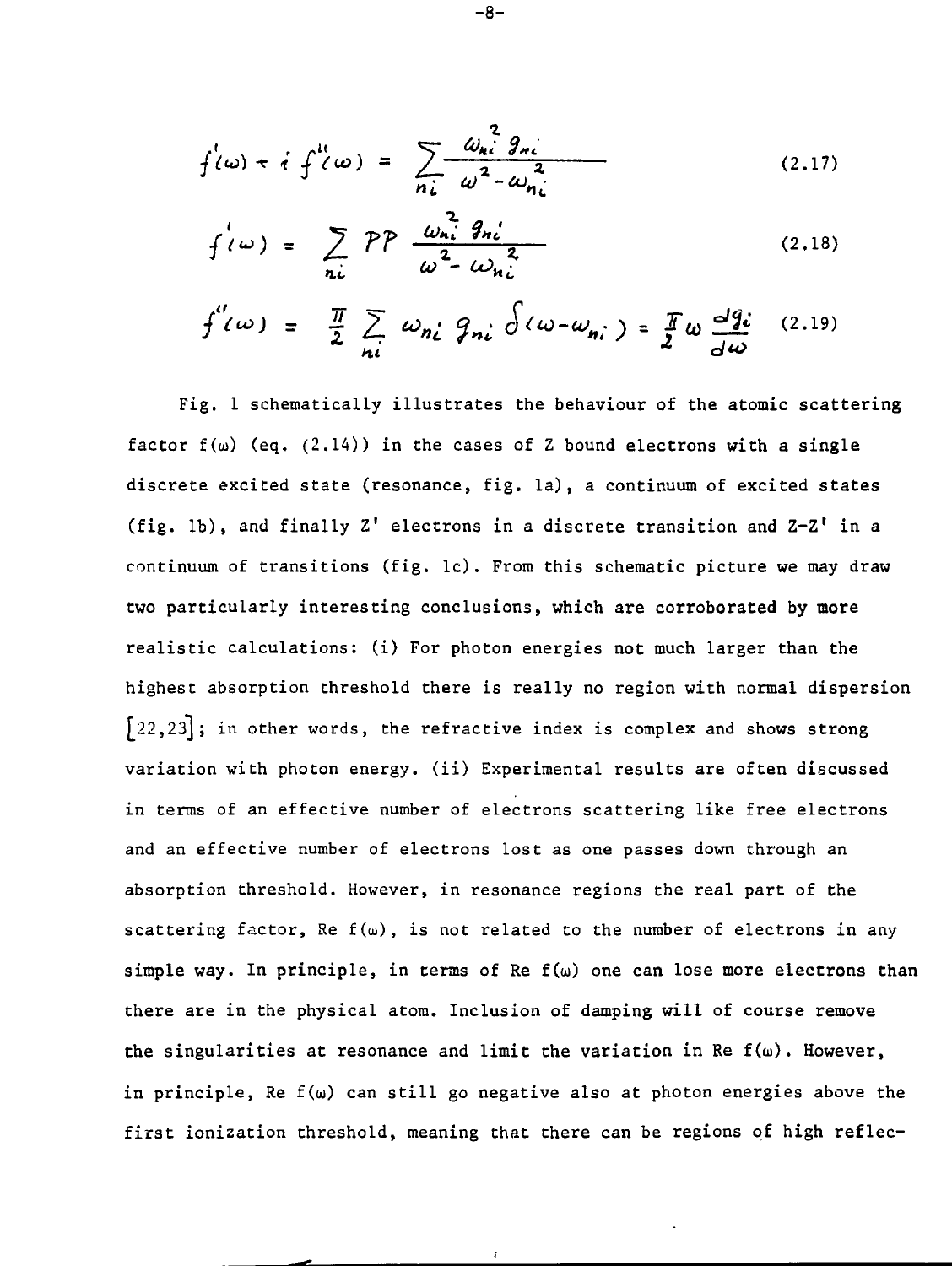tivity at high photon energies (see e.g.  $\lceil 25 \rceil$ ).

For accurate numerical calculation of oscillator strength distributions and anomalous atomic scattering factors one should use self-consistent field (SCF) type of one-electron methods like Hartree-Fock, Dirac-Fock or Dirac-Fock-Slater (local potential). In much of the earlier work the atomic oscillator strength was expanded in power series of  $\omega^{-1}$  and the threshold oscillator strength calculated using hydrogenic  $\left[1,21-24\right]$  or Dirac-Fock-Slater  $\left[26\right]$  wave functions. The results give a good overall picture of the variation of  $f'(\omega)$ and  $f''(\omega)$  with photon energy but are not very accurate near absorption thresholds, the region of particular interest at present. Especially for heavy atoms the self-consistent atomic potential is strongly non-Coulombic, and one may have to go a distance of the order of the binding energy above threshold for a power series expansion and a hydrogenic approach to become applicable.

For inner shell excitations a Dirac-Fock-Slater (DFS) one-electron scheme should work well. The core hole is then very deep and compact and exchange effects between the excited state electron and the hole are negligible [27]. Cromer and Liberman [28] have calculated DFS continuum oscillator strengt distributions and anomalous atomic scattering factors within a relativistic formulation but neglecting damping effects. The results cover the entire periodic system at selected X-ray energies and seem to be the best available at present.

# 2.4. Scattering angle dependence of the atomic scattering factor

In an actual experiment not even the low index diffraction spots correspond to forward scattering, and high index spots may correspond to large scattering angles and momentum transfer. The intensity drops off rapidly with

-9-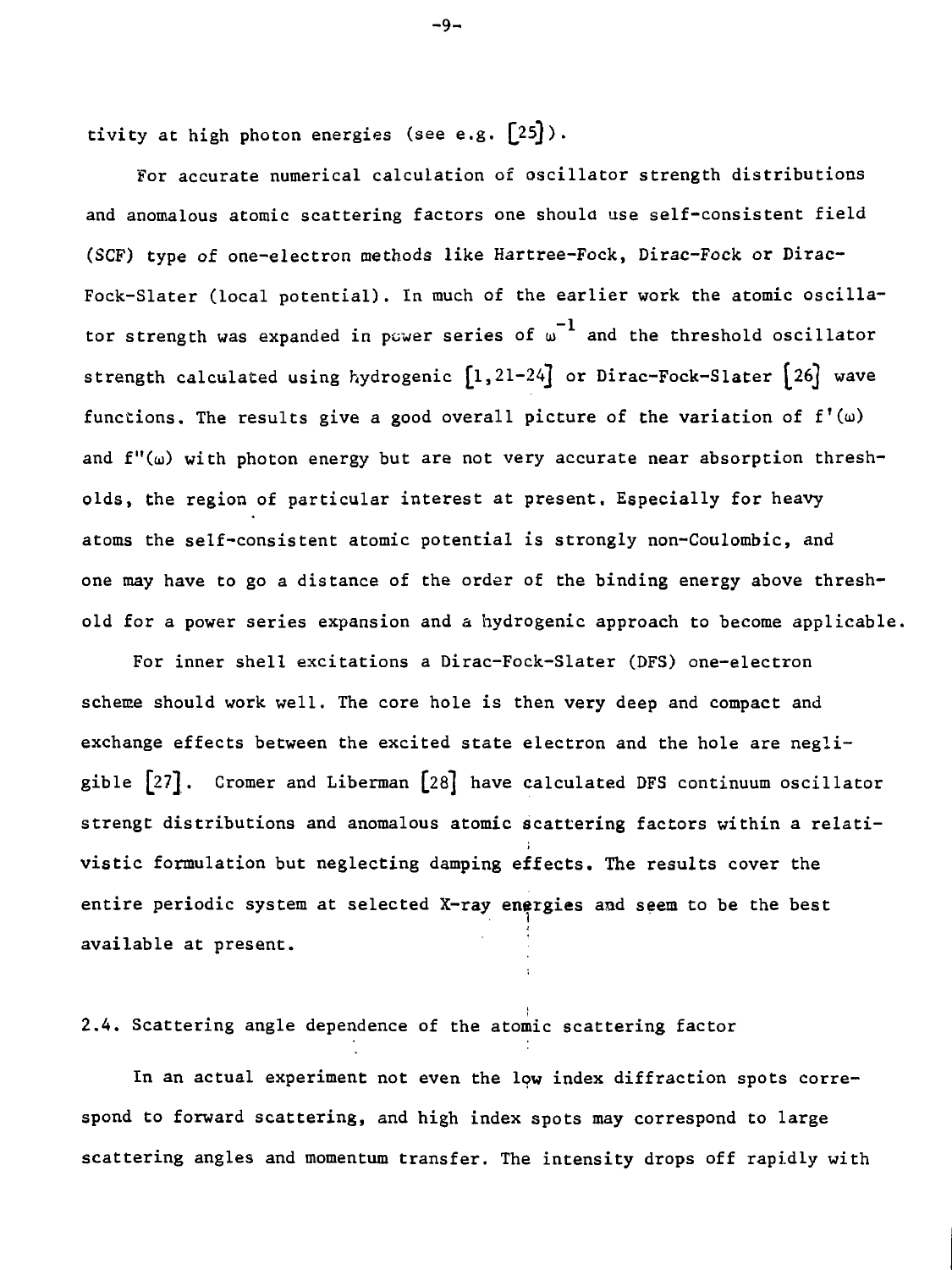increasing scattering angle because for increasing momentum transfer the diffuse part of the electronic charge distribution becomes ineffective in scattering. The anomalous part of the atomic scattering factor, however, is only weakly dependent on the momentum transfer  $[1,11,18]$  . Anomalous scattering occurs in the vicinity of absorption thresholds and the wavelength is therefore much larger than the radius of the absorbing shell, so that effectively the scattering takes place in the forward direction. We can then use a hybrid form of eq. (2.2) where the normal part is treated in full while the anomalous part is taken in the forward scattering limit

$$
f(k) \cong f_o(k) + f'(o) + i f''(o)
$$
  

$$
\cong f_o(k) + f' + i f''
$$
 (2.20)

This seems to imply that the relative importance of anomalous dispersion will be larger for high index reflexions, for which  $f_{o}(\mathbf{k})$  can become quite small.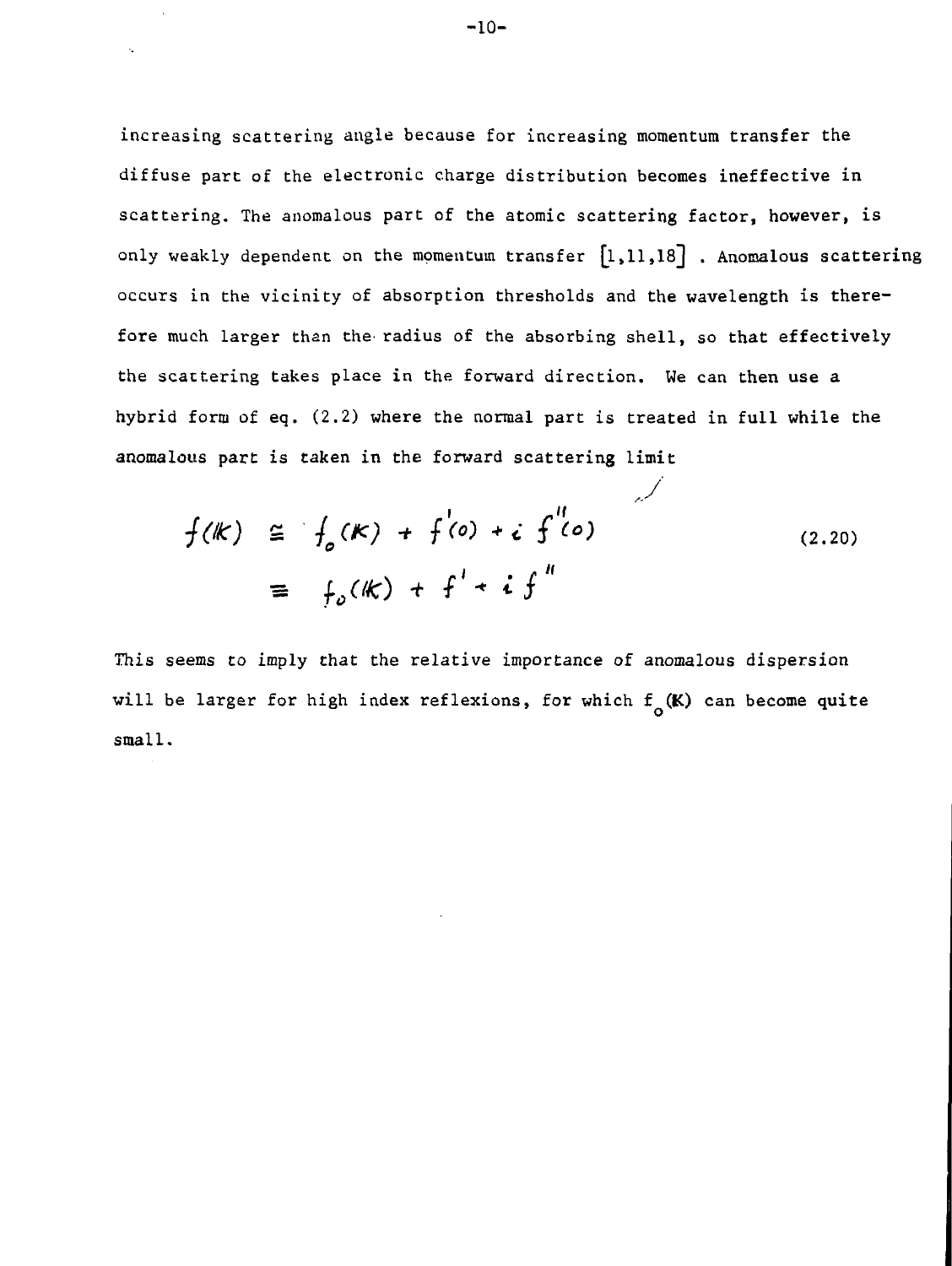### 3. Effects of damping

į,

In order to calculate the effects of anomalous dispersion close to absorption thresholds, one has to include damping effects due to radiative and non-radiative emission processes. Until quite recently it has been the custom to neglect damping effects since these only affect a region close to threshold that used to be inaccessible to experiment (see e.g.  $[1,22]$ ). However, now that this region is of particular interest from an experimental point of view, the damping problem has to be seriously considered in analysis of experimental X-ray diffraction data  $[8,29]$  . Since the real and imaginary parts of the atomic anomalous scattering factor are related through a Kramers-Kronig relation (see eqs. (2.17) to (2.19))

$$
f'(\omega) = \frac{2}{\pi} \int_{\omega}^{\infty} \frac{\omega' f''(\omega')}{\omega^2 - \omega' \lambda} d\omega' \quad (3.1)
$$

experimental or theoretical knowledge of the absorption cross section is in principle enough to obtain the anomalous part of the forward scattering factor. The result then contains all effects of damping and threshold effects and can be used directly for crystal structure determination. This approach requires knowledge of the absorption cross section over a very wide range of photon energies, which may experimentally be a problem. However, far away from threshold the cross section can be fairly well represented by a series expansion, and one can this way obtain a reasonably good description of  $f'(u)$ in the threshold region  $\{8,29\}.$ 

An accurate first priciples calculation of anomalous dispersion has explicitly to consider radiative (Fig.  $2a, c, e, f, g$ ) and non-radiative (Fig. 2b,d,h,i) damping processes. The radiative damping is due to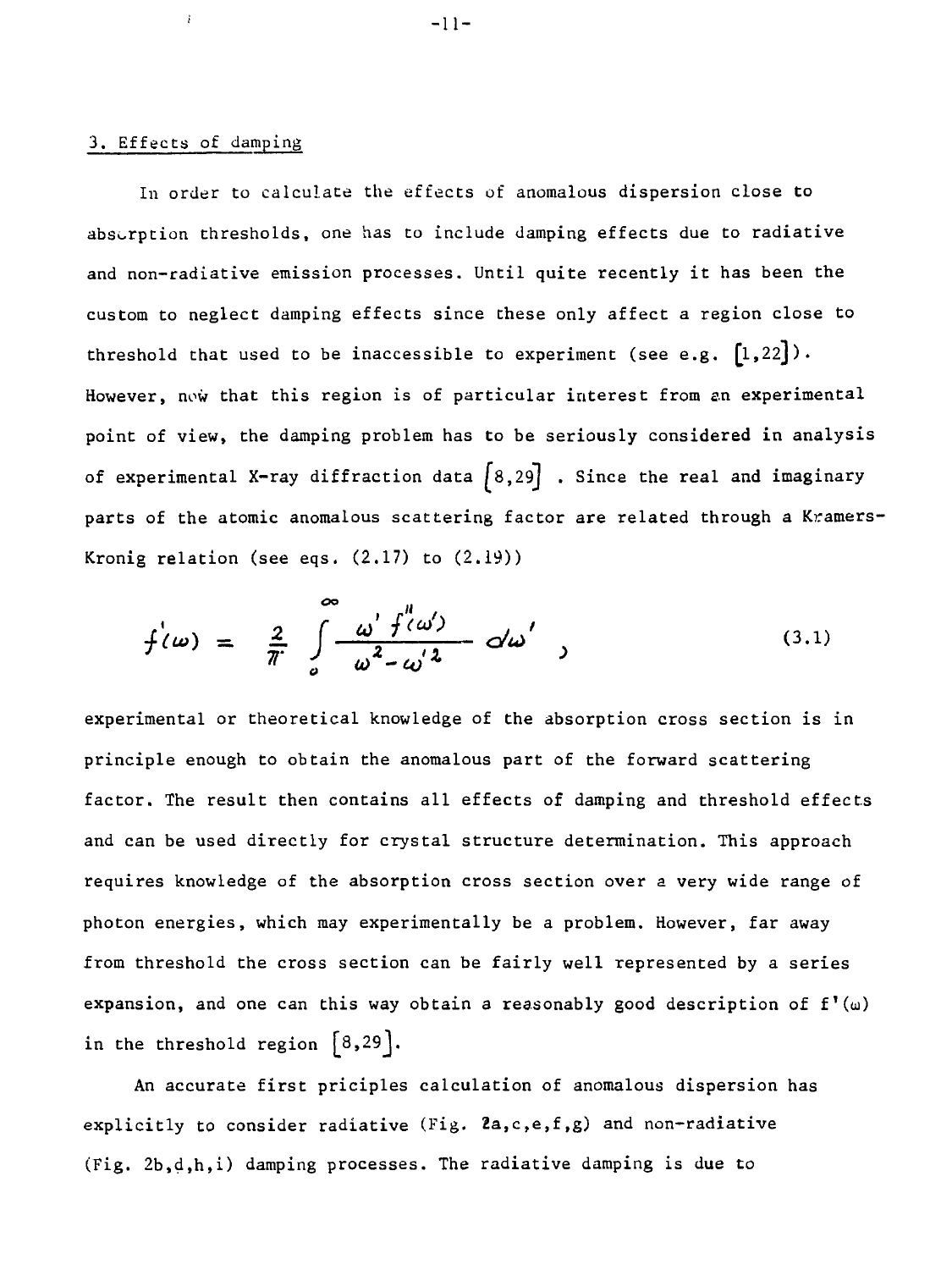resonance fluorescence, from the elastic scattering process itself (Fig. 2e), and to Raman scattering (Fig. 2f) and characteristic fluorescence (Fig. 2g) connected with inelastic scattering. The non-radiative part of the damping is due to autoionization (Fig. 2h) and Auger decay (Fig. 2i). Fig. 3 demonstrates that a low order digrammatic expansion of the elastic scattering amplitude, i.e. essentially the atomic polarizability (cf eq. (2.10)), contains all of the elementary scattering processes. Taken to infinite order, the result can be expressed in terms of broadening and shift of the electron-hole levels and a complex, frequency dependent effective electron-photon interaction (Fig. 3).

The relative importance of the radiative and non-radiative damping terms depends critically on the type of core level and its binding energy. For deep enough K-levels the fluorescence yield  $(\Gamma^X/\Gamma^{tot})$  tends to unity ([30,31] and references therein), in which case radiative decay of the core hole totally dominates, and already around Cu fluorescence and Auger decay are of equal importance. For  $L_{2,3}$  hole levels the fluorescence yield is negligible for, say,  $2 \le 50$  and only reaches  $\sim 0.3$  in the range Z=70-80  $[31,32]$ ; the L<sub>1</sub> fluorescence yield is even lower  $[31]$ . For M-shells and higher, non-radiative processes determine the life-time of the hole, except for outer valence shells where Auger processes are energetically forbidden; the now very long life-time is again determined by fluorescence decay, if allowed  $[33]$ . To sum up, for elements of interest in X-ray diffraction and crystallograpy, as a rule of thumb, for K-shell scattering radiative decay processes must always be included while for L-shell scattering radiative damping may be neglected for atomic numbers Z < 50. Auger decay must always be included, except perhaps for K-levels for  $Z\geq50$ .

Let us consider the most important decay processes in greater detail in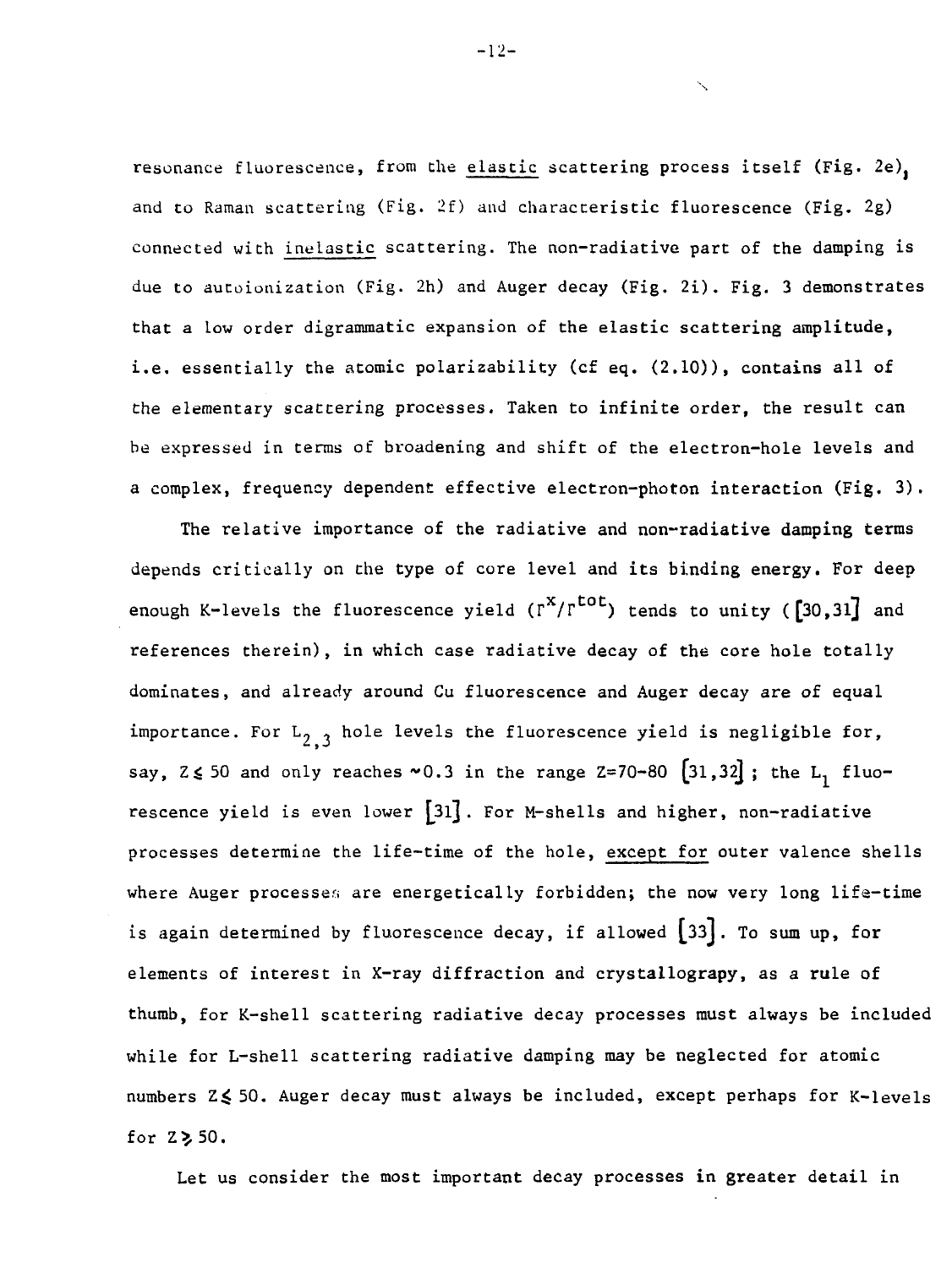a case of special interest, namely X-ray diffraction near the  $L_{2,3}$  edge in a Cs complex [ll]. In the Cs ion in the presence of a core hole there appears to be a compact, lowlying 5d-like orbital that the excited electron can occupy, giving rise to a prominent threshold resonance in absorption (cf  $5p+5d$  transitions in Ba  $[34]$ ). In general, the damping depends on the intermediate excited state (for the threshold resonance i=2p, n=5d)

$$
f'(\omega) + i f'(\omega) = \sum_{n_i} \frac{1}{2} \omega_{n_i} g_{n_i} \left[ \frac{1}{\omega - \omega_{n_i} - i \int_{n_i}^{1}} - \frac{1}{\omega + \omega_{n_i}} \right] (3.2)
$$

For excitations to the continuum well above threshold, we may consider the line width  $\Gamma_{\bf n i}$  in terms of the characteristic fluorescence width  $\Gamma^{\bf X}$  and Auger width  $r^A$  of the core hole alone (i=2p)

$$
\int_{\mathbf{n}i} z \quad \int_{i}^{T} = \int_{i}^{T} + \int_{i}^{R} \frac{f}{f} \tag{3.3}
$$

However, this is a region where the absorption normally varies slowly enough that damping need not be considered at all. In the threshold region where damping must be included, the width of the intermediate state cannot in principle be considered in terms of broadening of the core level alone: One also has to consider resonance fluorescence (Fig. 2e) and autoionization (Fig. 2h) which contribute a width to the entire  $2p+5d$  electron-hole excitattion. The anomalous elastic scattering process (Fig. 2e, Fig. 3) can then be regarded a resonant absorption and emission, and the scattering amplitude and the partial width due to resonance fluorescence become closely related (see e.g.  $[35]$ ).

In X-ray diffraction and crystallography inelastic processes contribute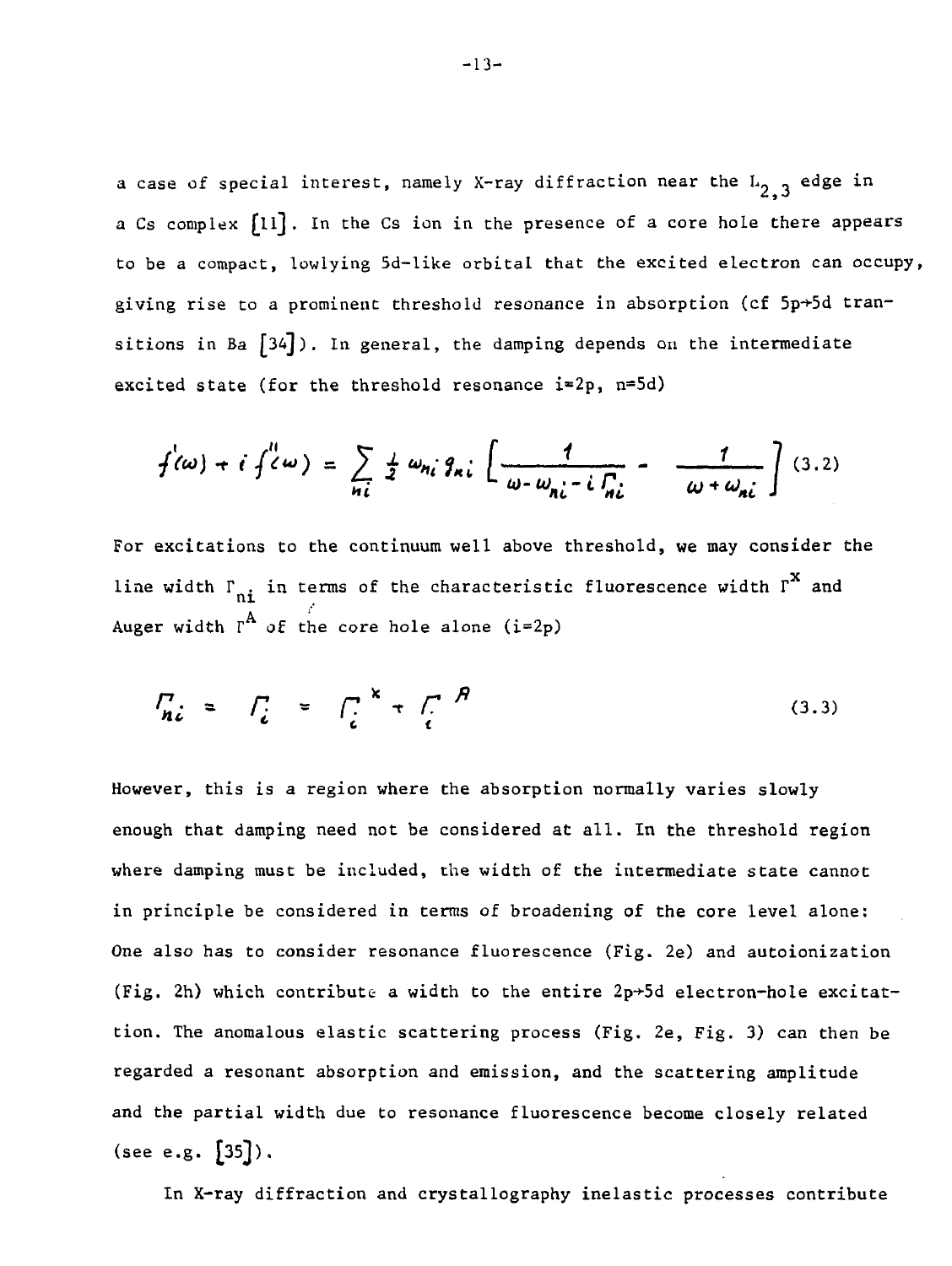to smearing and background of the diffraction pattern and thus represents unwanted processes. However, as an experimental method inelastic X-ray scattering using synchrotron light is becoming a powerful tool for investigation of the electronic structure and excitation spectrum of solids (see e.g.  $[36]$ ) in a similar way that light scattering using lasers has been for a long time (see e.g.  $[37,38]$ ). X-ray excited characteristic X-ray fluorescence can also be regarded as inelastic X-ray scattering and has recently been used for studying line shapes of characteristic emission lines near absorption thresholds  $[39]$  as well as EXAFS structure in the excitation function  $[40]$ .

Actually, a unified approach to the problem of X-ray and light scattering seems to be emerging both from a theoretical and experimental point of view. With the very intense and highly monocromatized synchrotron light sources that are becoming availabe one will be able to study the emitted X-ray spectrum as a function of incident photon energy, following the development of the elastic peak and the inelastic Raman peaks, which trail the incident photon energy, and the inelastic characteristic peaks, which stay at fixed photon energies. In threshold resonance excitation, characteristic lines can become degenerate with and actually indistinguishable from Raman lines and one might expect to observe resonances in individual Raman lines, in analogy with resonances observed in threshold excited photoelectron satellite spectra (see e.g.  $[41, 42]$ ). Also one might be able to observe shifts and distortions of threshold excited characteristic lines due to post collision interaction (PCI) phenomena (see e.g.  $[42]$ ).

In the case of X-ray excitation, emission and scattering, the life-time of intermediate excited states is often determined by non-radiative (Auger) processes. However, for valence orbitals in free atoms and molecules decay

-L4-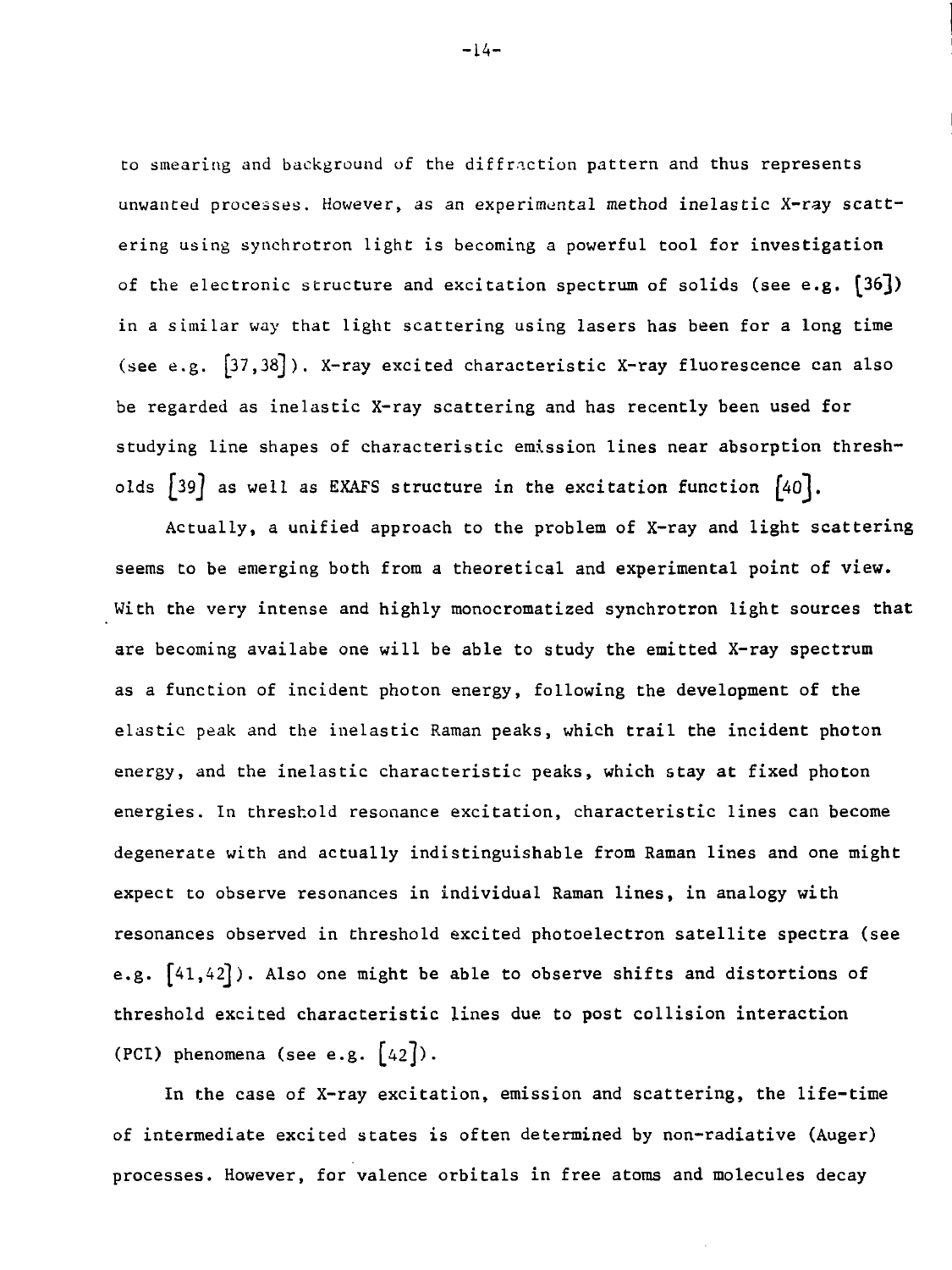is purely radiative. Fluorescence life-time measurements using synchrotron light and time-resolved spectroscopy have been performed [33], and it would be very interesting to study such processes under threshold excitation conditions, in which case the excitation and emission processes no longer are independent. In principle one could expect to see PCI effects because emission of a photon does cause a change in the potential seen by the slowly receding photoelectron. However, unlike the Auger case, there is no net change in the electronic charge, and PCI effects might therefore be very weak.

Finally we note that the problem of correlation and damping in resonant intermediate states, and how this links excitation and emission processes, has been given much attention lately in the context of light scattering and statistical physics  $[43, 44]$ .

## 4. Application to anomalous X-ray scattering around the  $L_2$  edge in Cs

It seems that almost all theoretical calculations of anomalous X-ray scattering factors have assumed that X-ray absorption edges are step-like. Nevertheless, evidence for sharp threshold peaks has been around for more than forty years, since the discovery of the so called "white lines" in X-ray absorption spectra (see e.g.  $[45]$  for a discussion and further references). These white lines appear to be associated with transitions from a deep core level to final states with spacially very compact character, which remain partially localized also in a solid due to the attractive influence of the core hole, forming an exciton-like excitation.

Let us now consider the specific case of excitation of a 2p-electron in atomic Cs, with application to anomalous scattering around the 2p-threshold [ll] . In the presence of a 2p-core hole there will be low-lying, very compact

-15-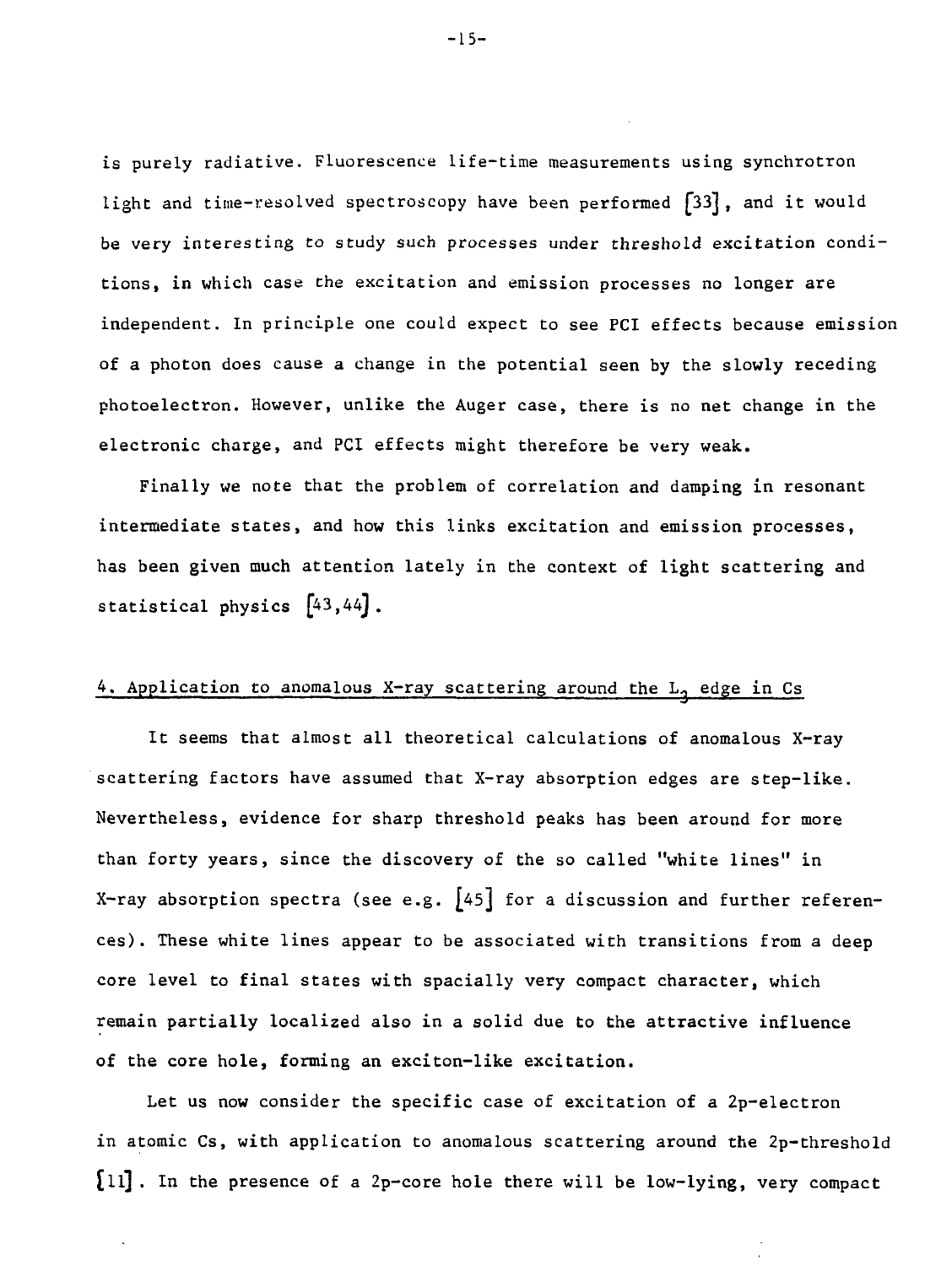5d-orbitals, spacially similar to the occupied 5d-orbitals in the lanthanides and the 5d-transition metals. As a result, the absorption spectrum will be characterized by a  $2p+5d$  resonance transition well below the atomic ionization threshold and carrying appreciable oscillator strength. There could also be some non-negligible contributions from 2p+6s transitions. The major part of the 2p oscillator strength, however, goes into slowly varying  $2p \rightarrow \epsilon s$ , ed continuum absorption. As mentioned before (sect. 2.3), Cromer and Liberman [28} have calculated the continuum oscillator strength distribution and anomalous scattering factors within an atomic Dirac-Fock-Slater picture. Since the discrete levels below threshold have fairly small integrated strength, the threshold resonance should only influence the anomalous dispersion in a fairly narrow range around threshold. In that region, however, there will be very strong variation around a mean value determined by the continuum distribution alone.

The magnitude of these variations in  $f'(\omega)$  and  $f''(\omega)$  will depend on the broadening of the discrete sub-threshold excitations. For Cs the  $L_3$  fluorescence yield is -0.1, which means that to a fair approximation we may neglect radiative damping processes and consider the  $L_3$  width of -2.5 eV to be due to Auger decay. In principle, the width of the  $2p+5d$  excitation is not identical to the width of the 2p-core hole, because e.g. autoionization will give an additional contribution to the width as well as to the dipole excitation matrix element (see e.g.  $[42]$  and references therein). If we were interested in studying the detailed energy dependence of various partial photoionization cross sections, autoionization probably has to be considered  $\begin{bmatrix} 42\\ \end{bmatrix}$  . However, since only total polarizabilities and absorption cross sections are of interest in elastic scattering of photons, we only need to consider the dominating process of Auger decay of the core level. Note that if Auger decay dominates over auto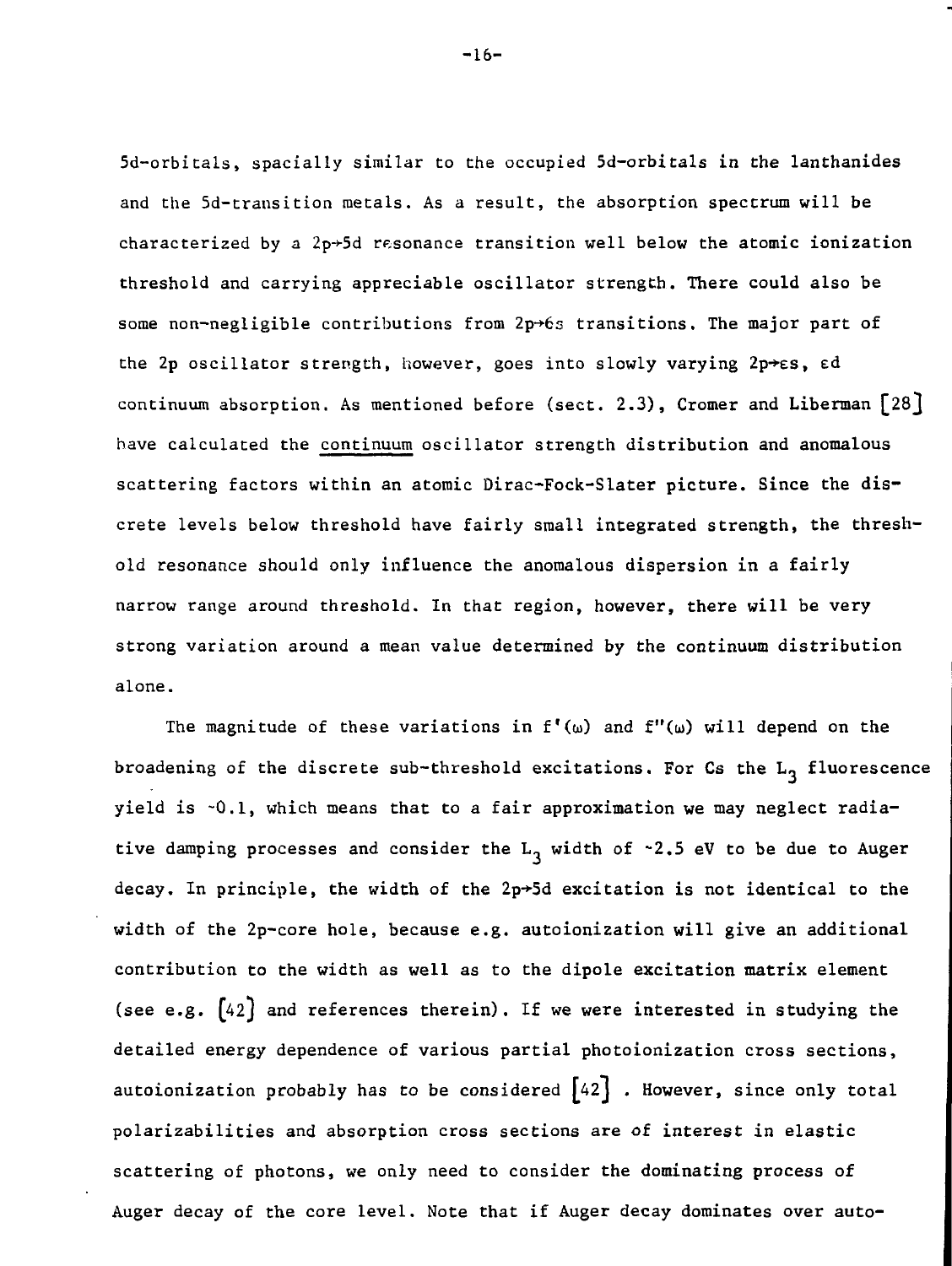ionization the isolated resonance will have essentially Lorentzian line shape, not asymmetric Breit-Wigner-Fano line shape  $[42]$  . In particular, there will be no noticeable interference minimum on the low-energy side of the resonance.

Concerning higher lying discrete structure, the distance between levels will be smaller than the core level width. Therefore the continuum will effectively be lowered down to the region of the main threshold resonance, and even in the free Cs atom the absorption spectrum should consist of an approximately Lorentzian, 2.5 eV broad threshold peak followed by a fairly smooth continuum (cf K-spectra of Ar and other systems  $[30]$ ). For cesium hydrogen(+) tartrate, the experimental threshold absorption results  $[11, 45]$  do not seem to suggest any pronounced asymmetry in the absorption peak. However, a clear asymmetry on the high energy side has been observed for La and rare-earth metals and compounds  $[47, 48]$  and 5d-transition metals  $[45]$  . From an atomic point of view, this suggests that the threshold resonance cannot be regarded as isolated; intra- and interchannel interactions  $(2p+5d,nd,ed;ns,es)$  might transfer excitation strength from the resonance to the weaker discrete and continuum states at higher energy. The resonance region can be regarded as a kind of continuum shape resonance and an asymmetric resonance line shape is to be expected. Also, core level asymmetry and structure due to many-electron effects might of course contribute to asymmetry of the threshold resonance (see e.g.  $[49, 50]$  and references therein).

The core level width sets a limit to the sharpness of the threshold resonance in  $f''(\omega)$  and therefore also to the variation of  $f'(\omega)$ . The maximum variation of  $f'(\omega)$  over a resonance is approximately equal to the maximum jump in absorption  $f''(\omega)$ . In the actual Cs experiment  $[46]$ , the absorption jump  $f''(\omega)$  was -13 and the measured maximum variation in  $f'(\omega)$  was also -13.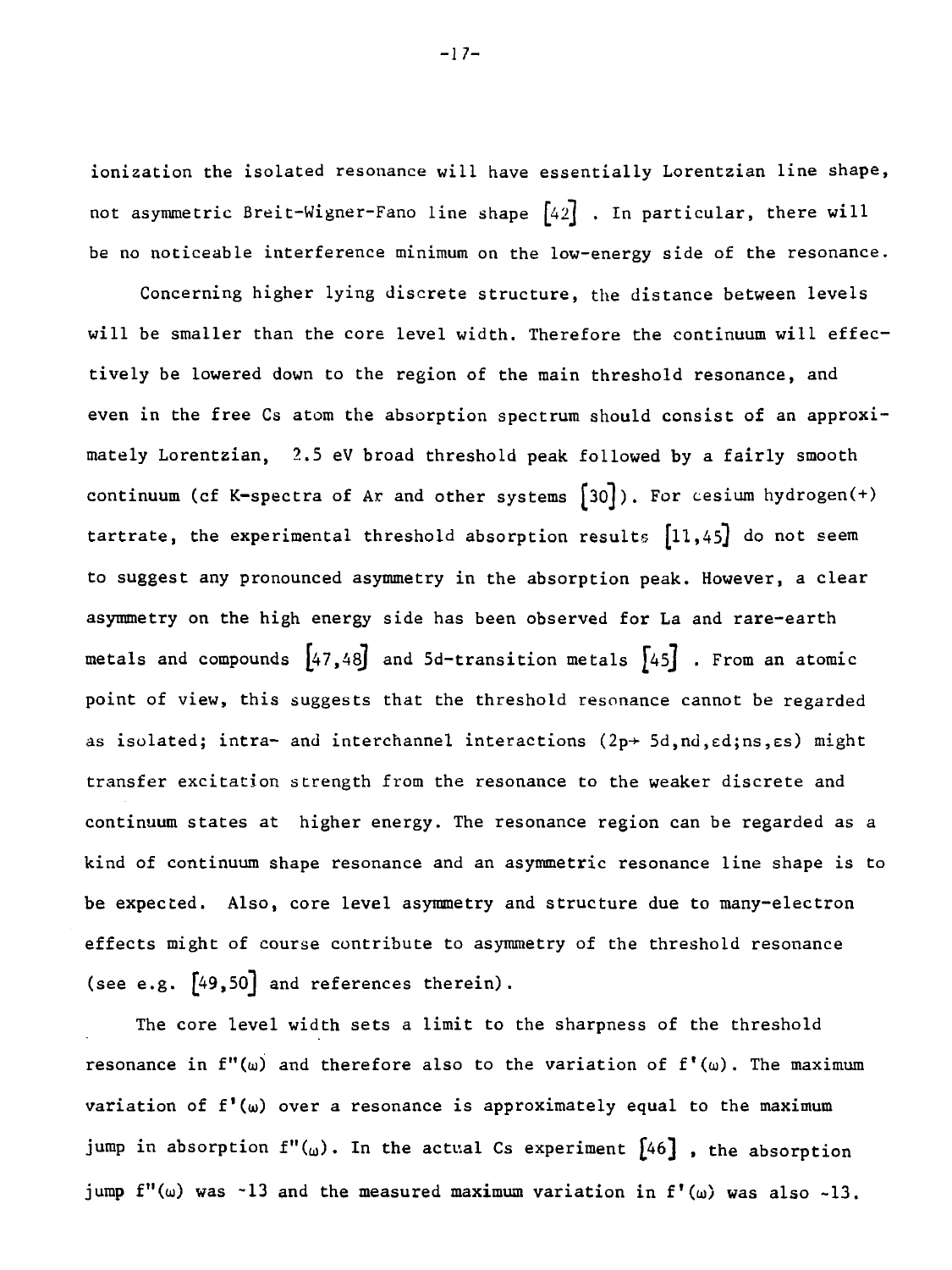However, since the measurement was performed with energy resolution  $\Delta\omega/\omega \approx 10^{-3}$ , i.e. 5 eV at 5 keV, it seems that by improving the resolution to about L eV or better, so that the natural line width dominates, one should be able to observe a variation in the scattering power by as much as 25 electrons over a photon energy interval  $\Delta \omega \approx 2.5$  eV and a minimum value of the anomalous atomic scattering factor as low as  $f'(\omega) = -35$ .

Very recently I have become aware of some closely related work by Burek [25] on diffraction properties of crystals with very **large lattice constants,** e.g. KAP (potassium acid phthalate) with 2d » 26.6 A **for the** 001 **planes.** Near the oxygen K edge at ~525 eV (23.6 A) Burek **reports very strong** effects of anomalous dispersion which can only be **reproduced theoretically by inclusion** of a prominant 0.75 eV wide threshold resonance **in** the **absorption spectrum.** Now, oxygen has an open 2p-shell and there should be a prominent  $ls+2p$  type of discrete transition below the ionization **edge.** In **the KAP crystal the** environment is molecular and the resonance would rather have  $1s\sigma+2p\pi$  character. Strong threshold resonances have been observed at the oxygen and carbon K edges in CO and similar molecules [51] and are also theoretically well established  $[51]$ , and it seems likely that they are the reason for the the very strong anomalous dispersion observed in KAP  $[25]$ .

### 5. Overview of systems with strong threshold resonances

Generally speaking, absorption spectra of all open shell atoms will show prominent discrete resonances for transitions from core levels with suitable symmetry into the open shell. Some of the elements preceding such series will also show resonances when the additional attraction of the core hole is taken into account. From such considerations alone 2p+3d, 2p,3p+4d and  $2p,3p,4p+5d$  threshold resonances in the  $3d,4d$  and  $5d$ -transition metals

-18-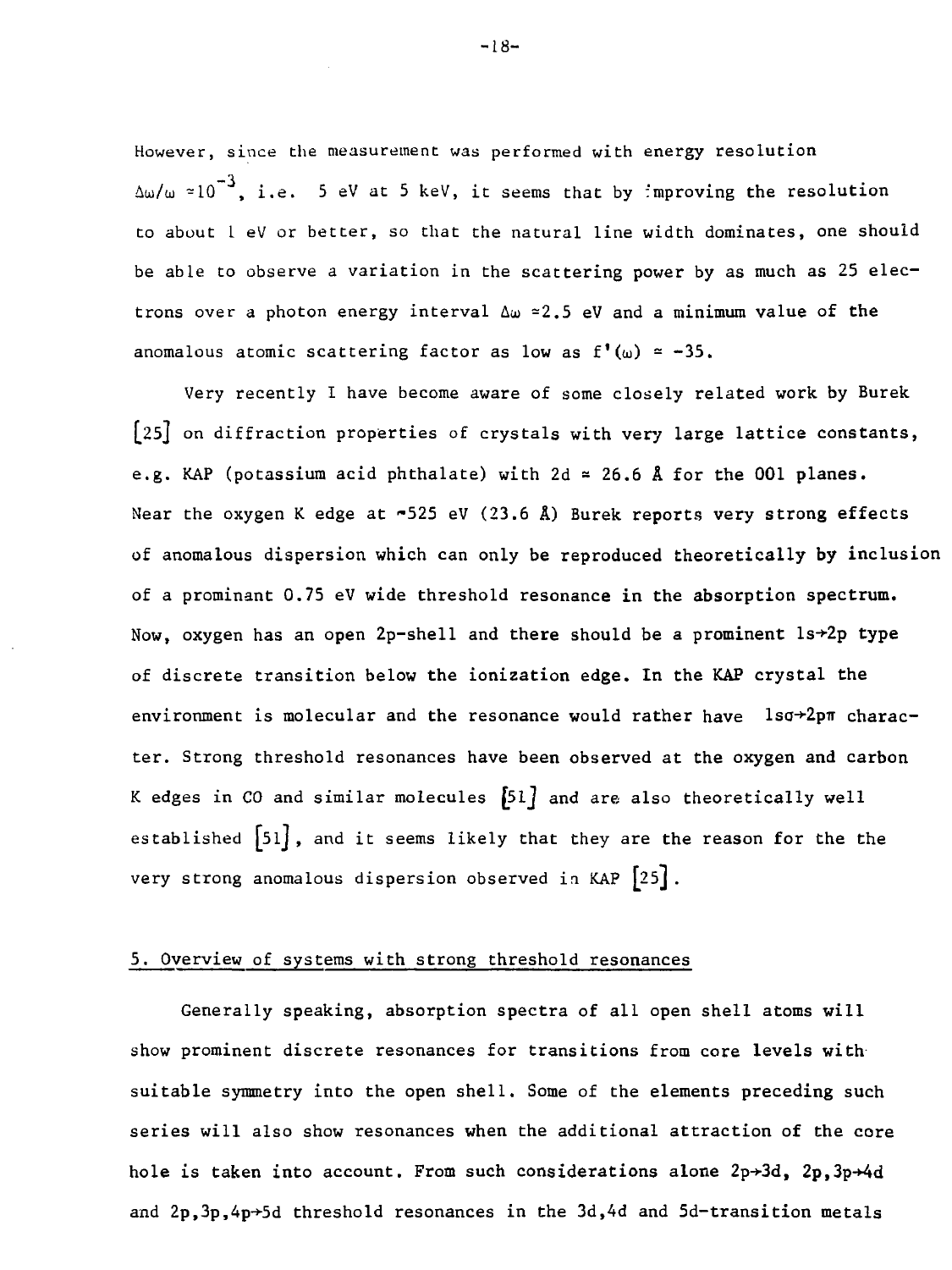as well as  $2p$ ,  $3p$ ,  $4p-5d$  transitions in the lanthanide sequence should be of interest. Even more prominent discrete resonances must be connected with transitions to localized  $4f$ -like orbitals, e.g.  $3d+4f$  in Ba, La and the rare earths  $[53]$  and  $3d, 4d \rightarrow 5f$  in the 5f-elements. For K, L<sub>1</sub>, M<sub>1</sub> etc. absorption one might expect prominent structure in systems with open p-shells, e.g C to F, Si to Cl  $[54]$ , Ge to Br etc.

However, in order to be of practical interest in X-ray crystallography the transition energies should lie in the range 5-25 keV (0.5-2.5 A wavelength), which gives suitable scattering angles for lattice spacings of normal crystals. Unfortunately this eliminates excitations to 4f and 5f-like states because the binding energy of the 3d core level is not more than »3 keV at the beginning of the 5f-series. Also it rules out  $2p \rightarrow d$  resonances in the 3d-transition metals, because the 2p binding energy is in the range 0.5-1 keV. This is perhaps particularly unfortunate in view of the great importance of these elements in biological systems. 4d-transition elements are probably also ruled out because the 2p binding energy lies in the range 2-3 keV. It seems that the only really good candidates for displaying very strong anomalous dispersion in X-ray diffraction using normal crystals, are the 2p edges (2 $p \rightarrow$ 5d threshold resonances) in the region from Cs to Pt (Z=55-78).

If we instead consider special crystals with very large lattice spacing in one or several directions, such as certain organic crystals  $\lceil 25 \rceil$ , the situation becomes entirely different. These crystals diffract in the 5-25 A (0.5-2.5 keV) wavelength region and most of the elements and edges discarded above now become interesting, if and when they occur in such crystals. E.g., crystals containing Ba or elements from the lanthanide series can be expected to show enormous anomalous dispersion around the  $M_{4,5}$ edges. Also, light molecular systems can now become important and excitation to

-19-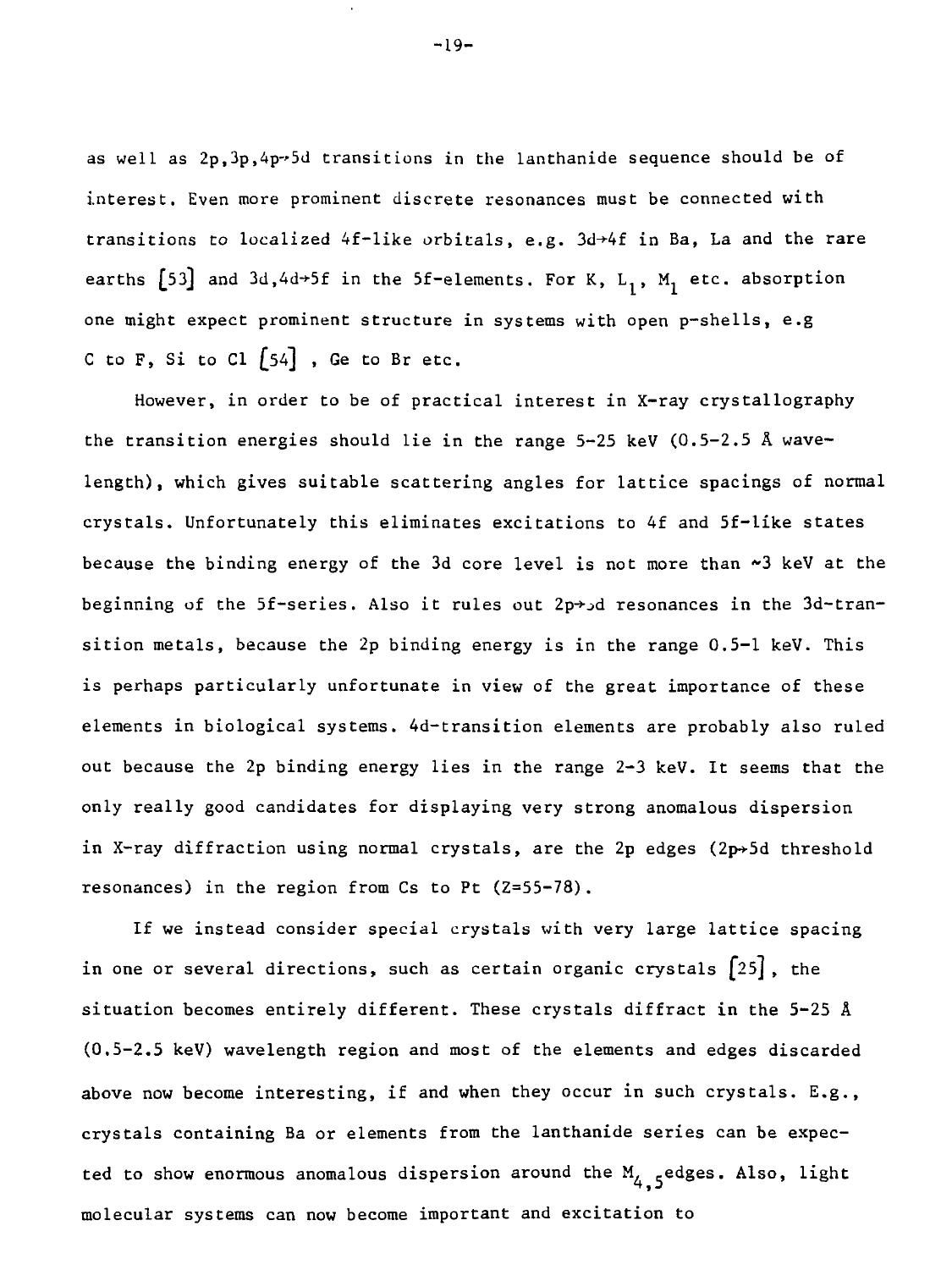empty low-lying  $\pi$ -orbitals may lead to strong effects of anomalous scattering around carbon, oxygen and other K edges in organic material.

### 6. Solid state and chemical effects

So far we have discussed  $L_{2,3}$  threshold resonance phenomena in terms of atomic transitions, and one may ask what will be left of such resonances in a solid and in particular in a metal. The answer seems to be that the excited state 5d-orbitals are so compact that an atomic-like threshold resonance survives, although sometimes modified by the local environment. This is clearly demonstrated by a wealth of experimental  $L_{2,3}$  absorption data showing "white line" behaviour in the metals and metal compounds in the range Z=57-75  $(5, 47, 48]$  and references therein). For the metal compounds, the resonance can be discussed in terms of a compact  $2p+5d$  excitation hybridized with the valence electrons on the neighbouring atoms. For a given metal atom, depending on the compound the 5d levels may lie outside or inside the band of valence electrons; the nybridization can then be quite different for different compounds and the resulting chemical differences can be clearly observed in the threshold region  $[48]$ . Since f"( $\omega$ ) is directly proportional to the absorption cross section and  $f'(\omega)$  is obtained from  $f''(\omega)$  via a Kramers-Kronig relation, anomalous X-ray diffraction must be capable of providing detailed information about the chemical environment of a particular atom in the unit cell much in the same way as EXAFS techniques. In the case of K-shell absorption edges for elements around Z=30 it has already been demonstrated that  $f'(\omega)$  shows detectable structure that must be related to excited state level structure in the threshold region or to EXAFS  $[8,12]$ . However, the experimental uncertainty is presently so large that in practice this type of

-20-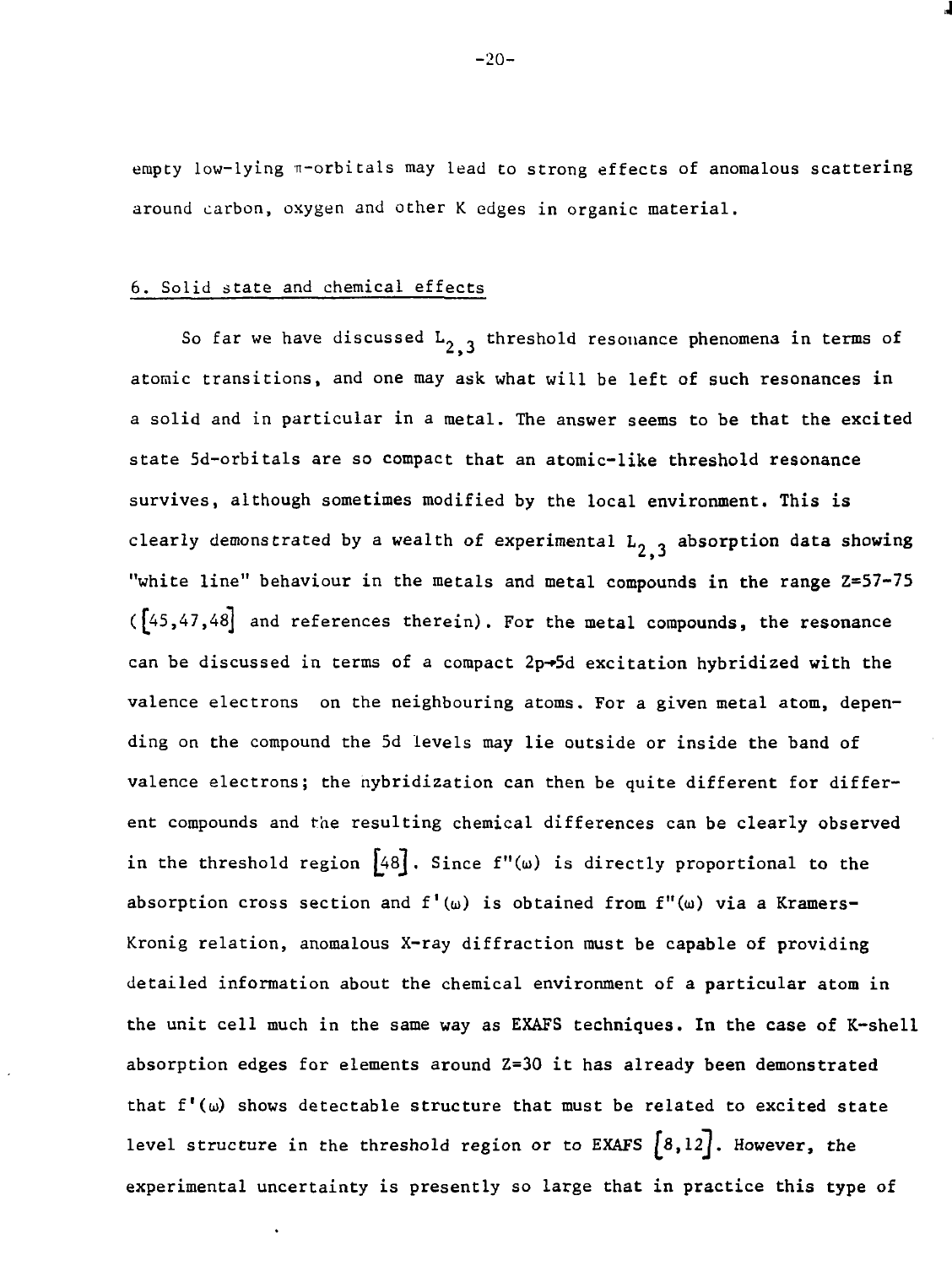chemical information can not be obtained with X-ray diffraction techniques.

For the rare-earth metals, recent band-structure calculations  $[55]$ have confirmed the picture of a threshold resonance formed from excitation of 2p-electrons into a nearly empty, narrow 5d-band. It seems that a band picture with inclusion of transition matrix elements can give a good description of the shape and magnitude of the threshold resonance ever; without taking into account the Coulomb attraction and the width of the 2p-hole  $\lceil 55 \rceil$ . Nevertheless, the core hole should cause considerable localization of the 5d-like band states and make the  $2p+5d$  threshold resonance atomiclike (cf. the 3d-transition metals  $\{41\}$ ), and this might influence the absolute absorption cross section at resonance and perhaps also the cross section relative to the smoother background from excitations to cross section relative to the smoother background from excitations to

#### 7. Summary

The problem of calculation of anomalous atomic scattering factors can be reduced, to a reasonable approximation, to calculating the photoabsorption cross section, or equivalently, to calculating the discrete and continuum oscillator strength distribution. This gives directly (eq.  $(2.19)$ ) the imaginary part  $f''(\omega)$  of the anomalous atomic scattering factor, and a Kramers-Kronig relation (eq. (3.1)) then gives the real part  $f'(\omega)$ . Since strong anomalous scattering in the neighbourhood of core level absorption thresholds is of particular interest, the absorption cross section in such regions has to be well described, and hydrogenic approximations are no longer useful. In real heavy atoms and ions the effective one-electron potential can be strongly non-Coulombic, leading to prominent excitations to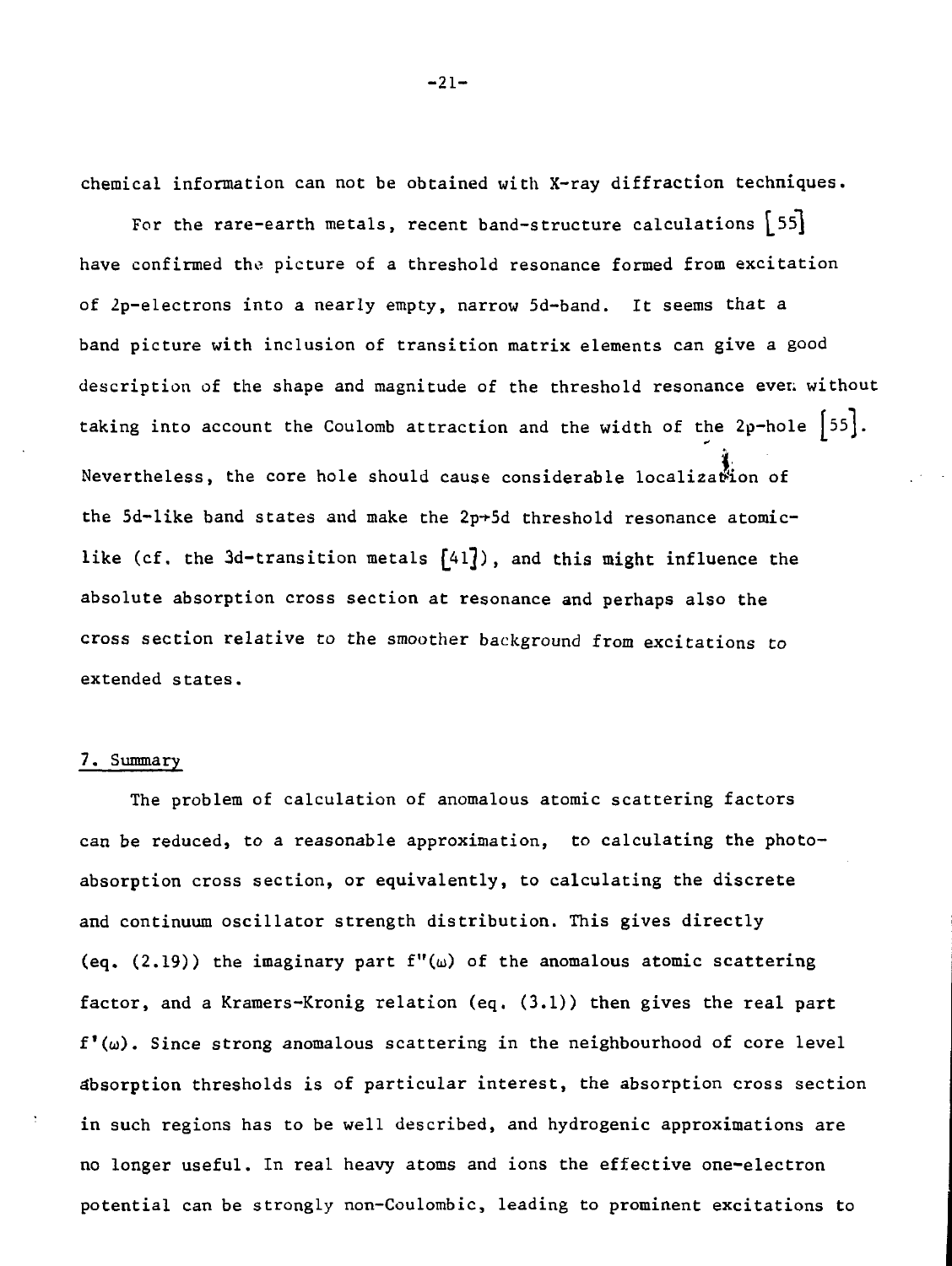bound states or to resonances in the continuum. Effective one-electron schemes like Hartree (Dirac)-Fock-Slater (HFS, DFS) or Hohenberg-Kohn-Sham (HKS) then have to be employed and, in particular, discrete resonances must be included, as well as damping effects.

In the photon energy interval 5-25 keV, particularly relevant for X-ray crystallography using crystals with normal lattice spacings, the only edges showing vetry strong anomalous spattering effects seem to be the 2p-edges in the elements Cs to Pt  $(2=55-78)$ , due to 2p $\rightarrow$ 5d atomic-like absorption edge resonances. For an accurate description of this threshold region one must consider atomic-like localization effects as well as effects of chemical bonding and bandstructure. Furthermore, one must understand the structure of the 2p-core level itself, which involves the problem of relaxation and shakeup in systems with a mixture of localized and extended states. Finally, Auger broadening of the 2p-hole has to be included because it represents the main decay mechanism; however, for the 5d-transition metals radiative broadening also becomes important and has to be included as well.

### Acknowledgement

 $\mathfrak{t}^{\mathfrak{k}}$ 

The author is indebted to R. E. Watson for suggesting this investigation and for numerous stimulating discussions.

-22-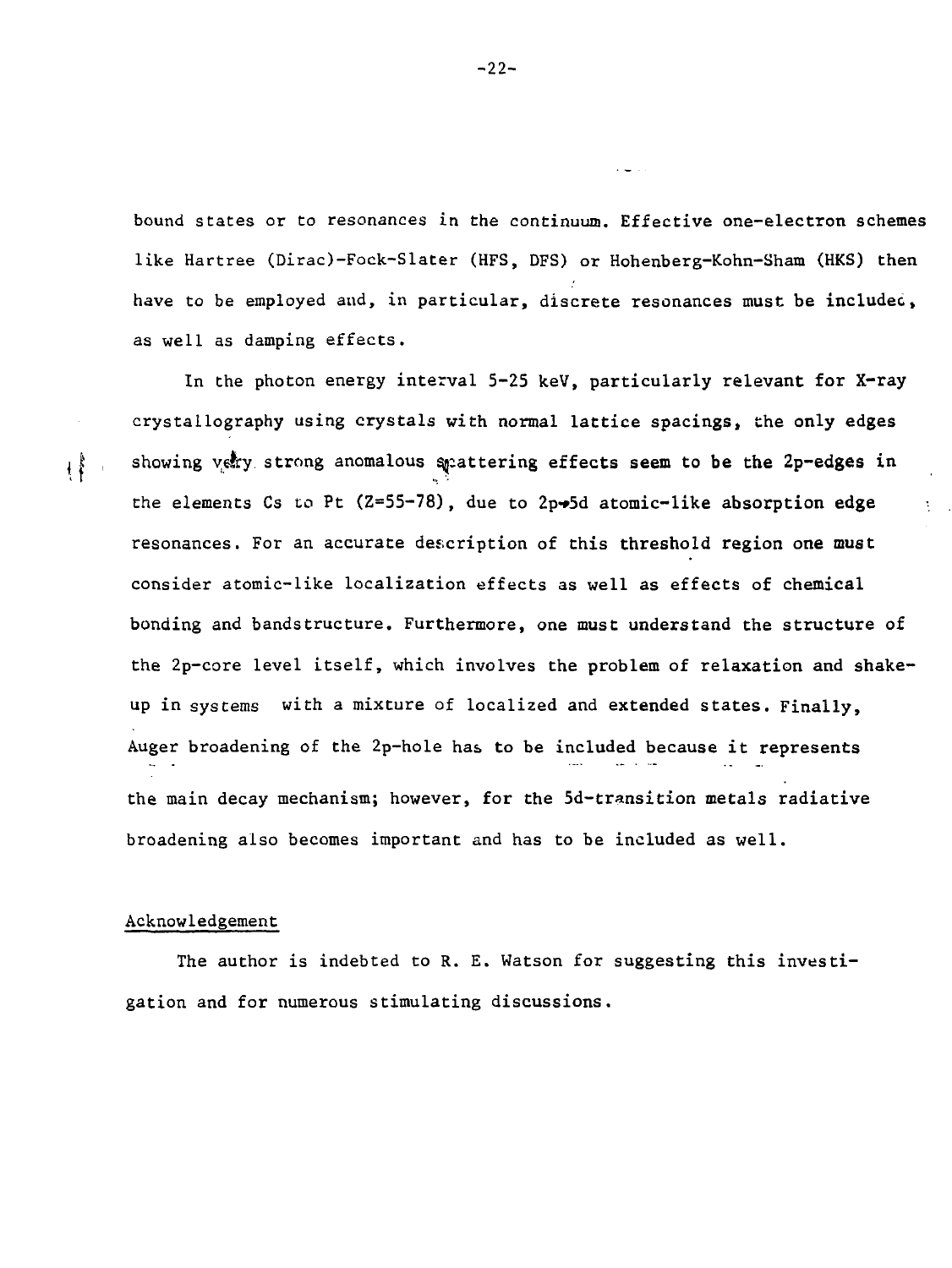#### **References**

- **1. James, R. W., The Optical Principles of the Diffraction of X-Rays, London, 1954, and references therein**
- **2. North, A. C. T., Acta Cryst. 18\_, 212 (1965)**
- **3. Mathews, B. W., Acta Cryst. 20, 82 (1966)**
- **4. Mathews, B. W., Acta Cryst. 2Q\*.>330' (1966)**
- **5. Hendrickson, W. A., Acta Cryst. A3\_5, 245 (1979)**
- **6. Phillips, J. C , Wlodawer, A., Goodfellow, J. M., Watenpaugh, K. D., Sieker, L. C , Jensen, L. H. and Hodgson, K. 0., Acta Cryst. A3\_3, 445 (1977)**
- 
- **7. Aristov, V. V., Shmytko, I. M. and Shulakov, E. V., Acta Cryst. A33, 412 (1977)**
- **8. Fukamachi, T. and Hosoya, S., Acta Cryst. A31, 215 (1975)**
- **9. Takeda, T and Kato, N, Acta Cryst. A34\_, 43 (1978)**
- **10. Templeton, L. K. and Templeton, D. H.,** Acta Cryst. **A34,** 368 (1978)
- **11. Phillips, J. C , Templeton, D. H., Templeton, L.** K. and Hodgson, K. **0., Science 20^, 257** (1978)
- 12. Fukamachi, T., Hosoya, S., Kawamura, T., Hunter, S. and Nakano, Y., Jap. J. **Appl. Phys. \_17, Suppl. 17-2, 326** (1978)
- **13. Mclntyre, G. J., Acta** Cryst. A34, 936 (1978) **Mclntyre, G. J.** and **Barnea,** Z., Acta Cryst. A35\_, 260 (1973)
- 14. Ramaseshan, S. and Abrahams, S. C. (eds.), Anomalous Scattering, Hunksgaard, **Copenhagen, 1975**
- **15. Kossel, W., Ann. d. Physik 2£, 512 (1936)**
- **16. Kronig, R. de L., Zeit. f. Physik 70, 317 (1931); 75, 191 (1932)**
- 17. See e.g. Lee, P. A., J. Phys. (France) 39, C4-120 (1978); Eisenberger, P. **and Kinkaid, B. M., Science**
- **18. Dawson, B., Proc. Roy. Soc. Lond. A298, 255 (1966)**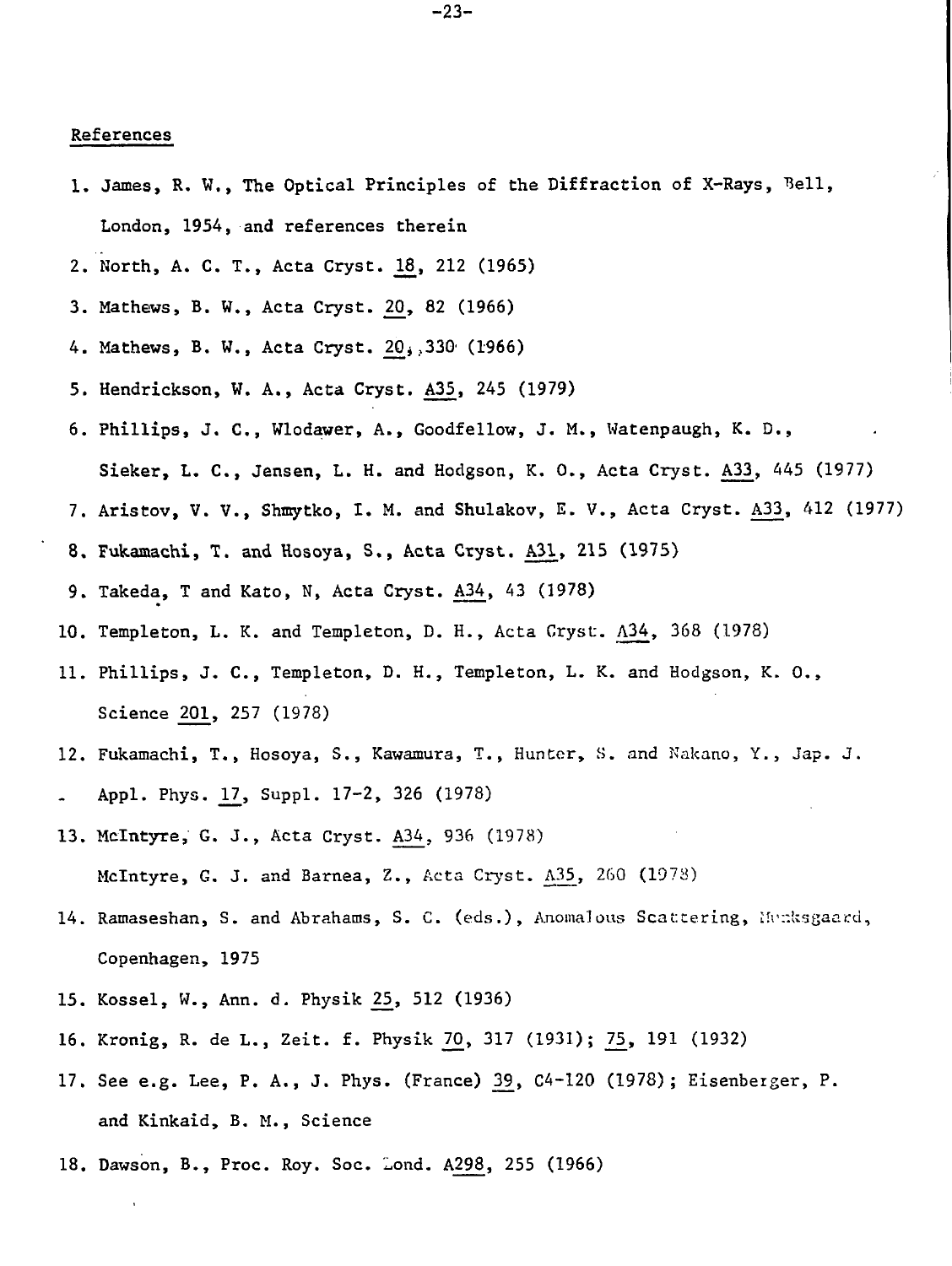- 19. Kramers, H. A. and Heisenberg W., Zeit. f. Physik 31\_, 681 (1925)
- 20. Waller, I., Phil. Mag. 4\_, 1228 (1927); Nature L5, 969 (1928); Zeit. f. Physik 51, 213 (1928); Waller, I. and James, R. W., Proc. Roy. Soc. Lond. A 117, 214 (1928); James, R. W., Waller, I. and Hartree, D. R., Proc. Roy. Soc. Lond. A 118\_, 334 (1928)
- 21. Hönl, H., Zeit. f. Physik 84, 1 (1933); Ann. d. Physik 18, 625 (1933)
- 22. Parratt, L. G. and Hempstead, C. F., Phys. Rev. 94\_, 1593 (1954)
- 23. Eisenlohr, H. and Miiller, G. L. J., Zeit. f. Physik 136^, 491 (1954); Z. Naturforsch. 8a, 429 (1953)
- 24. Dauben, C. H. and Templeton, D. H., Acta Cryst. £, 841 (1955)
- 25. Burek, A. J., to be published
- 26. Cromer, D. T., Acta Cryst. L3, 17 (1965)
- 27. For outer shells Hartree (Dirac)-Fock-Slater schemes often give a very poor description of absorption spectra. See e.g. Wendin, G., Vacuum Ultraviolet Radiation Physics (eds. Koch, E., Haensel, R. and Kunz, C) , Pergamon/ Vieweg, Braunschweig, 1974
- 28. Cromer, D. T. and Liberman, D., J. Chem. Phys. 53, 1891 (1970); LASL Rept. LA-4403, 1970
- 29. Kawamura, T and Fukamachi, T., Jap. J. Appl. Phys. 17, Suppl. 17-2, 224 (1973)
- 30. Parrett, L. G., Rev. Mod. Phys. 31, 616 (1959)
- 31. Bambynek, W., Crasemann, B., Fink, R. W., Freund, H.-U., Mark, H., Swift, C. D., Price, R. E. and Venugopala Rao, P., Rev. Mod. Phys. 44\_, 716 (1972)
- 32. Chen, M. H., Laiman, E. and Crasemann, B., Phys. Rev. Al£, 2253 (1979)
- 33. Rosenberg, R. A., White, M. G., Poliakoff, E. D., Thornton, G. and Shirley, D. A., Lawrence Berkely Laboratory Report LBL-8061 (1978)
- 34. Wendin, G., Phys. Lett. 46A, 119 (1973)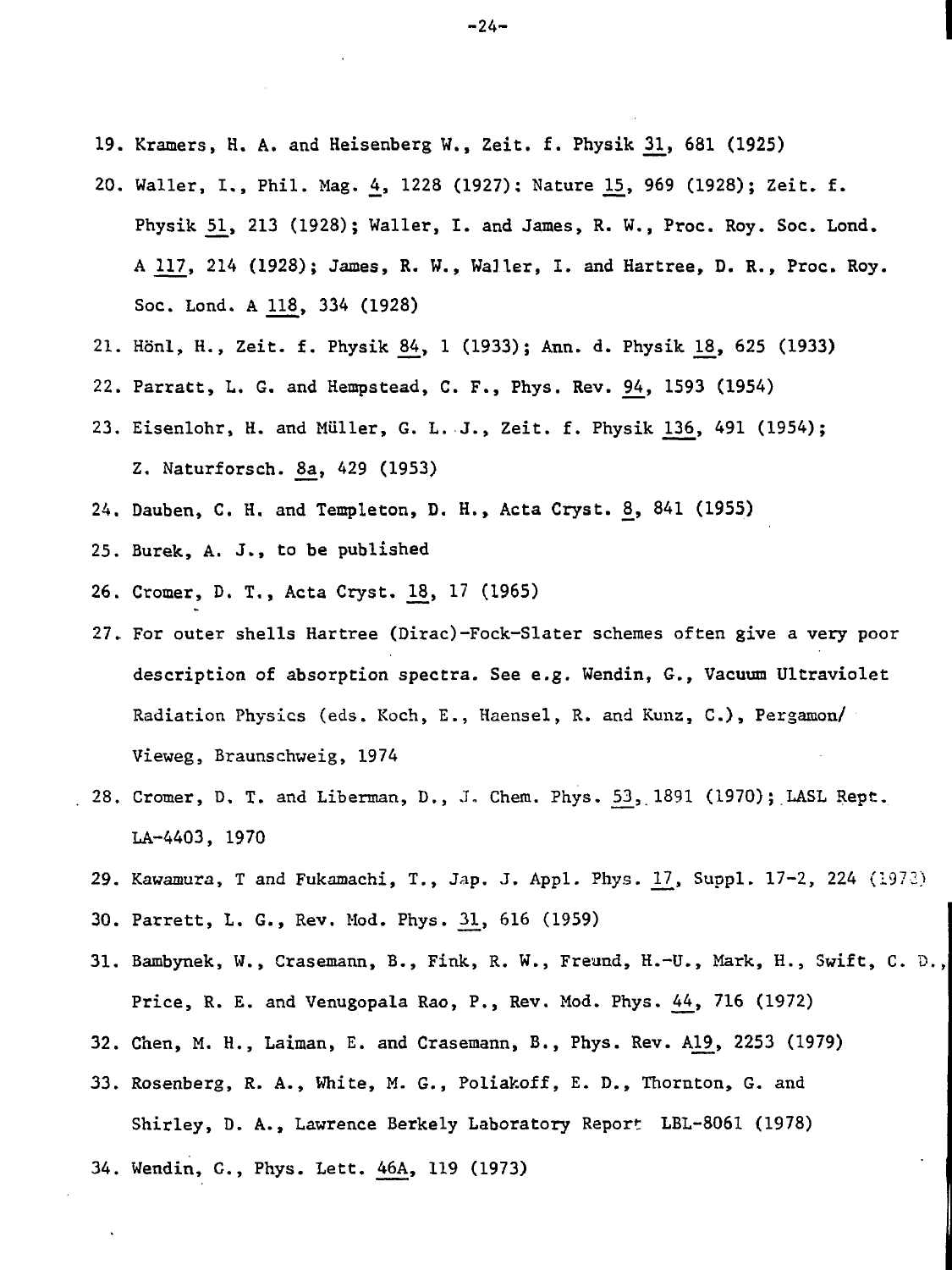- 35. Loudon, R., The Quantum Theory of Light, Clarendon Press, Oxford, 1973
- 36. See e.g. Platzman, P. M., Jap. J. Appl. Phys. 17, Suppl. 17-2, 56 (1978)
- 37. Platzman, P. M. and Wolff, P. A., Waves and Interactions in Solid State Plasmas (Solid State Physics Suppl. 13), Academic Press, New York, 1973
- 38. Hayes, W. and Loudon, R., Scattering of Light by Crystals, Wiley-Interscience, New York, 1978
- 39. Briand, J. P., Chevallier, P., Kostroun, V. 0. and Tavernier, M., Jap. J. Appl. Phys. 17, Suppl. 17-2, 147 (1978); Fairchild, R. W. and Kostroun, V. O., Unpublished; Kostroun, V. O., private commun. (1979)
- 40. Karras, M., Lindroos, M. and Graeffe, G., Jap. J. Appl. Phys. 17, Suppl. 17-2, 181 (1978)
- 41. Eastman, D. E., Janak, J. F., Williams, A. R., Coleraan, R. V. and Wendin, G., j. Appl. Phys., in press
- 42. Wendin, G., Photoionisation of Atoms and Molecules (ed. Buckley, B..), Daresbury Laboratory Report DL/SCI/R11 (1978),pp. 1-21
- 43. Toyozawa, Y., Kotani, A. and Sumi, A., J. Phys. Soc. Japan, 42, 1495 (1977)
- 44. Takagahara, T., Hanamura, K. and Kubo, R., J. Phys. Soc. Japan ^3\_, 802, 811, 1522 (1977)
- 45. Wei, P. S. and Lytle, F. W., Phys. Rev. B \_19, 679 (1979)
- 4b. Templeton, D. H., Templeton, L. K. , Hodgson, K. 0. and Phillips, J. C., Stanford synchrotron Laboratory Activity Report 77/78, SSRL Rept. 78/02, p. VII-55; Templeton, D. H., Templeton, L. K., Wainger, M., Phillips, J. C., Hodgson, K. O. and Phizackerley, P., Stanford Synchrotron Laboratory Activity Report 78/79, SSRL Report 79103, P. VII-9.
- 47. Wilkins, J. W., Materlik, G., Kostroun, V. 0. and Miiller, J. E., Bull. Am. Phys. Soc. 23, 345 (1978)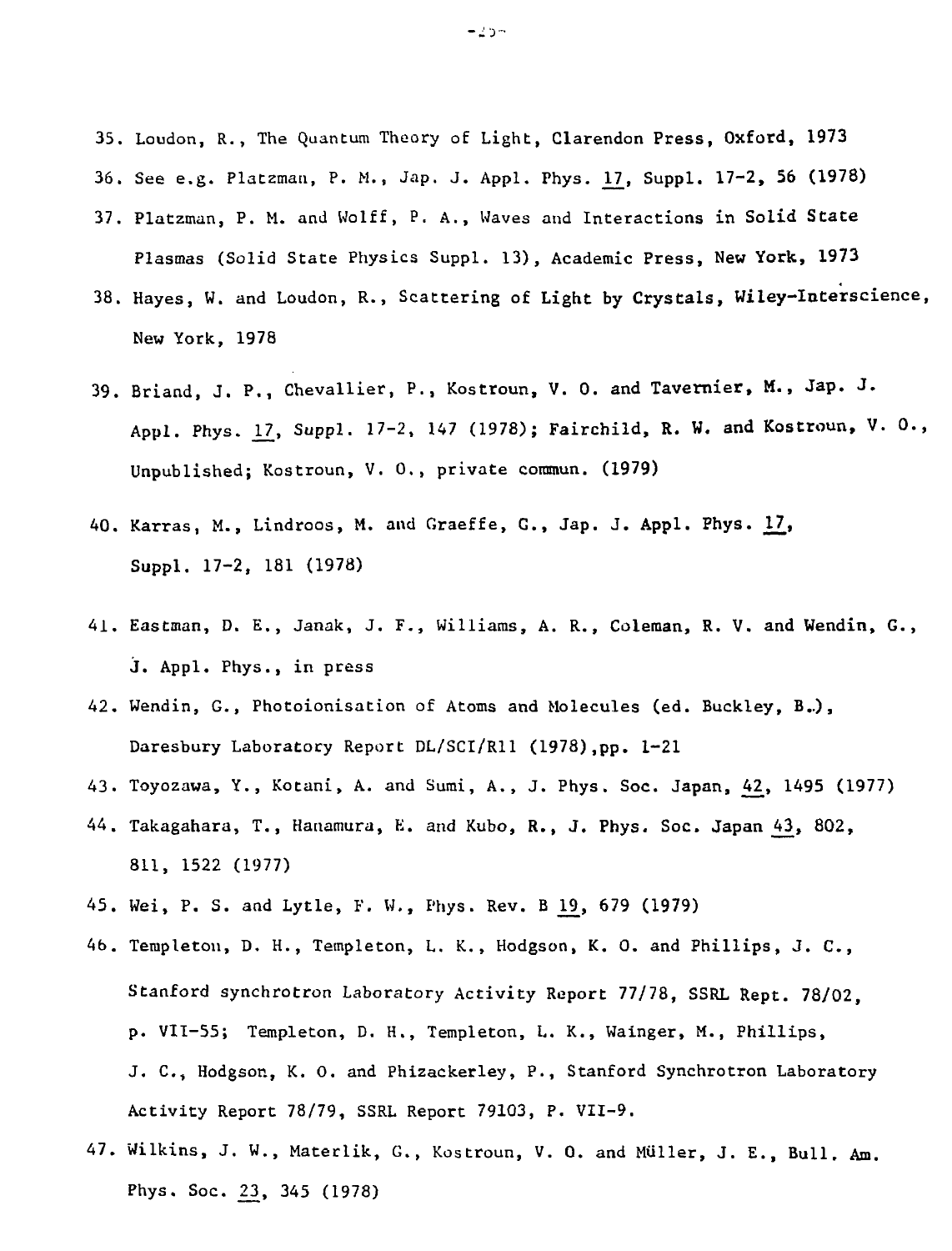- 48. Nakai, S.-i., Sugiura, C., Kuni, S. and Suzuki, T, Jap. J. Appl. Phys. 17, Suppl. 17-2, 197 (1978)
- 49. Wertheim, G. K., Jap. J. Appl. Phys. <u>17</u>, Suppl. 17-2
- 50. Wendin, G., Structure and Bonding, to be published
- 51. Wight, G. R., Brion, C. E. and van der Wiel, M. J., J. Electron Spectr.  $\underline{1}$ , 457 (1972/73); Wight, G. R. and Brion, C. E., J. Electron Spectr. 3, 191 (1974); 4, 25, 313, 327, 335,347 (1974); Hitchcock, A. P. and Brion, C. E., J. Electron Spect. 10, 317 (1977); Barrus, D. M., Blake, R. L., Burek, A. J., Chambers, K. C. and Pregenzer, A. L., Phys. Rev., to be published
- 52. Dehmer, J. L. and Dill, D., J. Chem. Phys. 65, 5327 (1976); Padial, N., Csanak, G., McKoy, B. V. and Langhoff, P. W., J. Chem. Phys. 69, 2992 (1978)
- 53- See e.g. Karnatak, R. C. and Motais de Narbonne, P., Jap. J. Appl. Phys. 17, Suppl. 17-2, 127 (1978)
- 54. Stephenson, S. T., Krogstad, R. and Nelson, W., Phys. Rev. 84, 806 (1951)
- 55. Muller, J. E., Jepsen, 0., Richter, R. and Wilkins, J. W., Bull. Am. Phy.,. Soc. 24, 392 (1979)